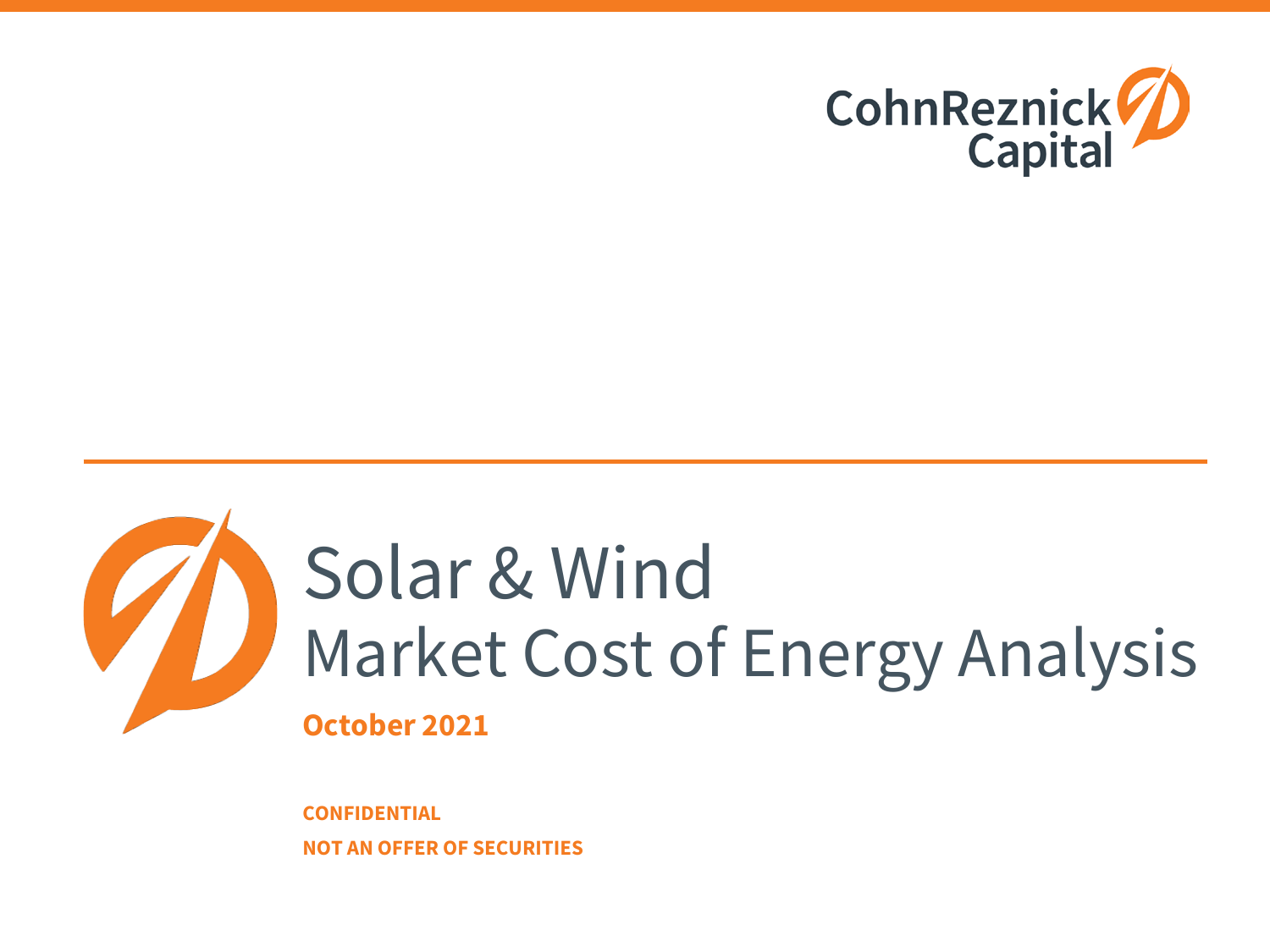### About the Author



- Colin is a Senior Research Analyst with CohnReznick Capital Markets Securities LLC ("CohnReznick Capital" or "CRC"). He works collaboratively across the CRC team to provide market intelligence, support client engagement, and publish insights utilizing CRC's data and market views.
- Colin is a veteran of the renewables sector with ten years in the solar and energy space. Before joining CohnReznick Capital, Colin spent six years with Wood Mackenzie Power & Renewables and its subsidiary Greentech Media. While there, he led that firm's U.S. utility solar research practice. Before Greentech Media, Colin worked for Photon Consulting in Boston, leading their sales operations and marketing.
- Colin has a BSCH in Human Ecology/Genetics and Sustainability from Queen's University in Ontario.

**Colin Smith Senior Research Analyst Colin.Smith@cohnreznickcapital.com**

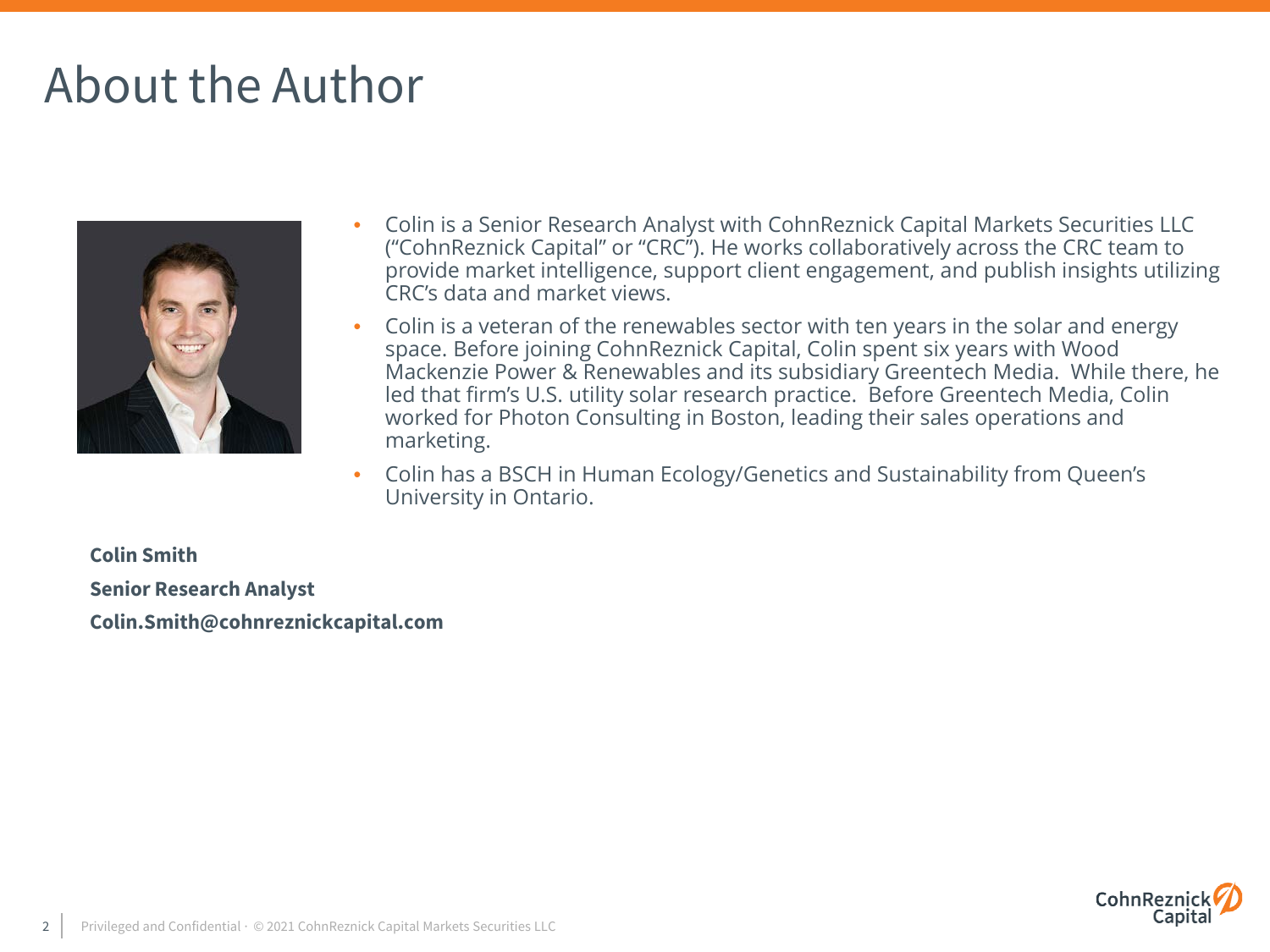### **Contents**

| Introduction                               | 4                 |
|--------------------------------------------|-------------------|
| 2021 Year-1 MCOE Price Ranges by Region    | 6                 |
| Regional MCOE Comparison                   | 7                 |
| MCOE Results by COD Year                   | 8                 |
| Capital Structure Trend                    | 11                |
| <b>Key Market Trends</b>                   | $12 \overline{ }$ |
| Potential Policy Changes Could Impact MCOE | 13                |

| Appendix A: Detailed Assumptions & Data | 14 |
|-----------------------------------------|----|
| Appendix B: About CohnReznick Capital   | 18 |

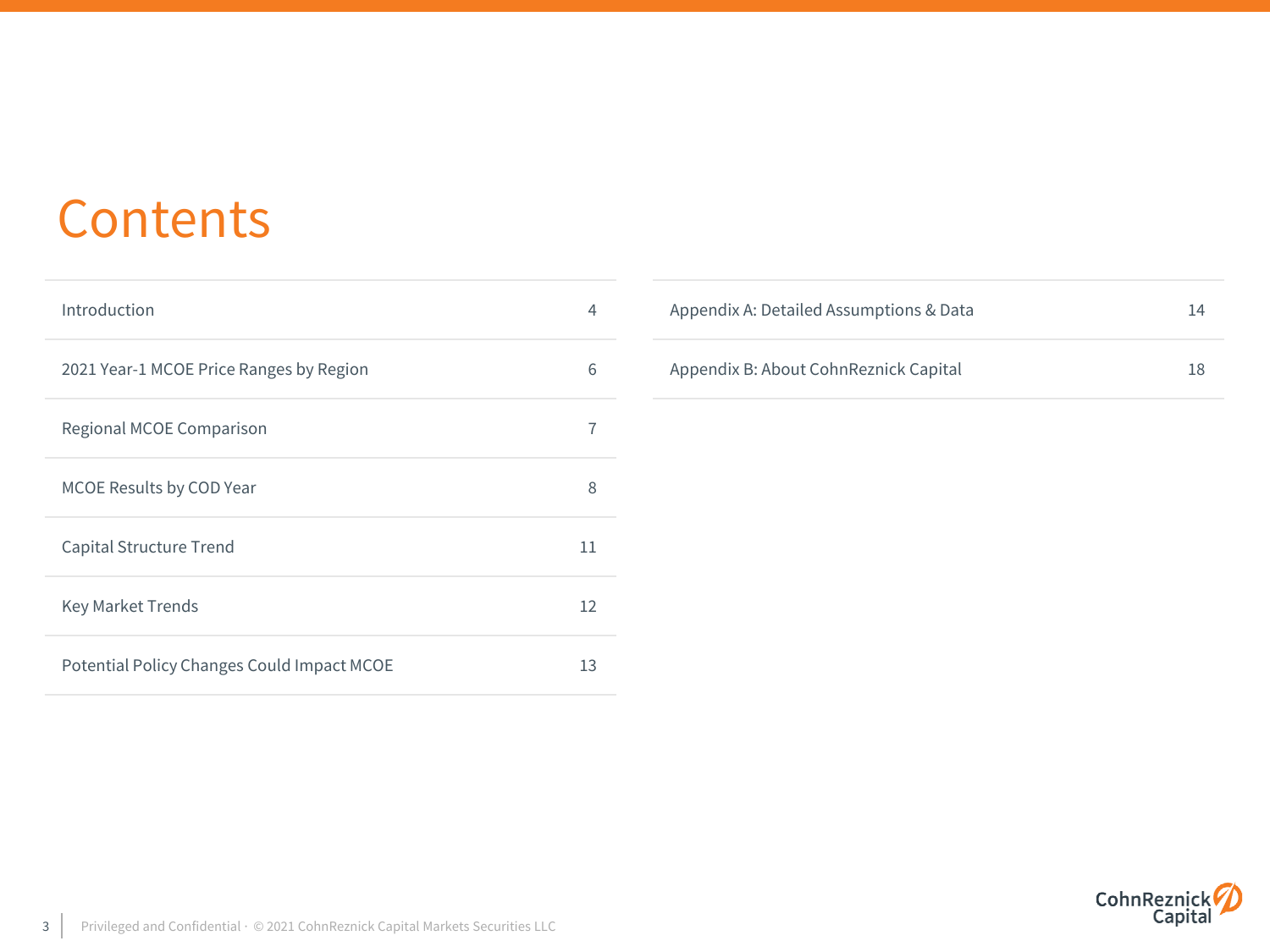### Introduction - Summary of Methodology

- **The Market Cost of Energy (MCOE) provides a more market-based metric than a Levelized Cost of Energy (LCOE).** MCOE represents a year-1 \$/MWh contracted offtake rate with a creditworthy offtaker on a 15-year bundled (energy+capacity+RECs) utility scale busbar PPA with 2% p.a. escalation.
- LCOE measures the average net percent cost of energy generation for a power plant over its lifetime. Comparatively, MCOE utilizes a market-based approach in determining the PPA price required to reach specific investor returns.
- CRC analyzed five (5) major U.S. market regions: California (CAISO), the Southwest, Texas (ERCOT), PJM, and combined MISO/SPP.
- CRC evaluated the 7-year ("Projection Period") impact of build cost trends and tax credit stepdown on the relative offtake cost competitiveness of utility scale solar and wind projects.
- External $^{(1)}$  and internal  $^{(2)}$  project data on build costs, generation, capital expenditure, and operating expenditure were put into an internal MCOE model.
- CRC's analysis assumes the current policy framework and does not include ITC / PTC tax credit extensions, including the standalone storage tax credit, direct pay or transmission upgrades. CRC will issue an updated MCOE analysis if new legislation is passed that would impact that analysis.

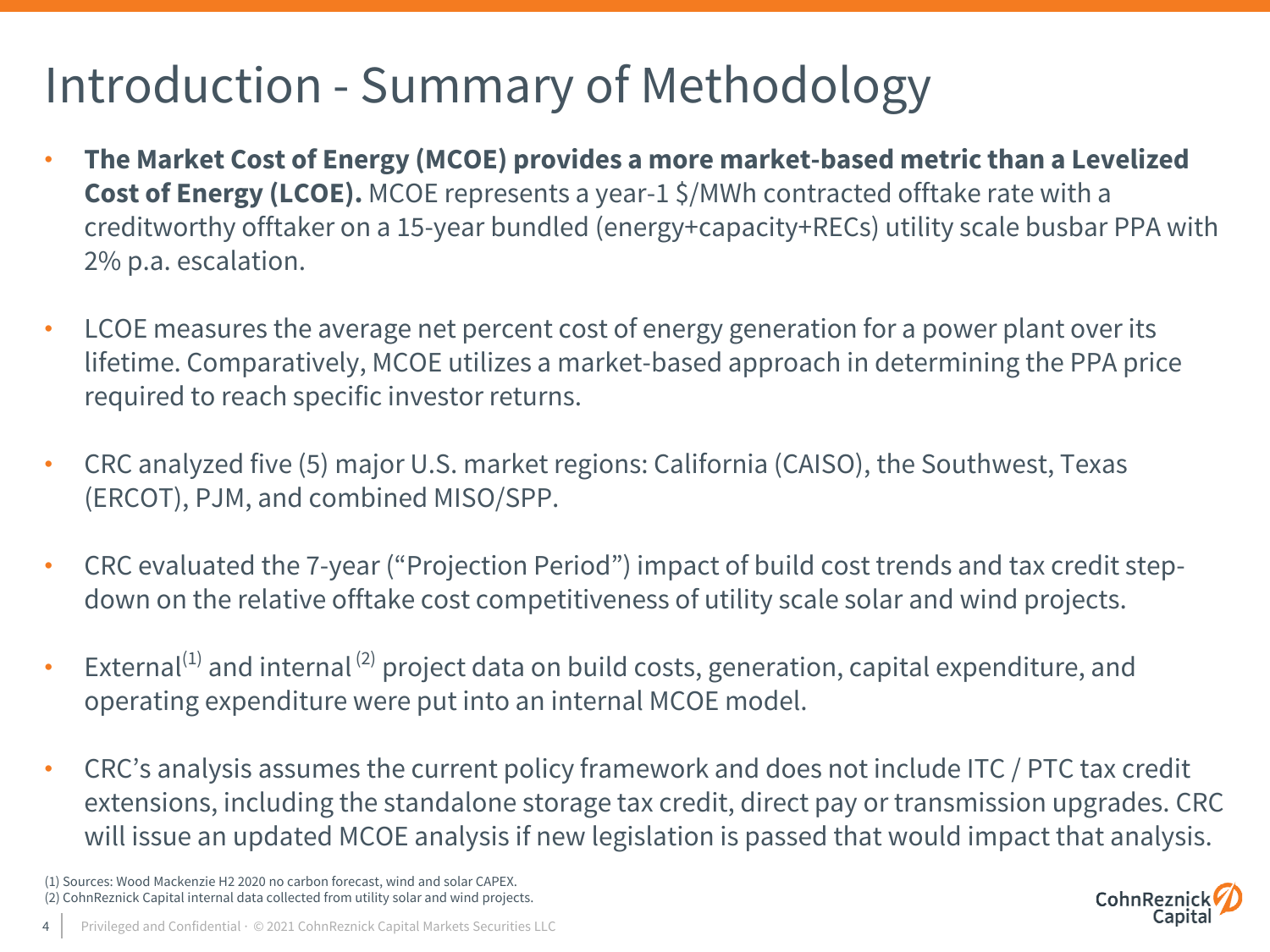### Introduction - Summary of Results

Year-1 MCOE<sup>(1)</sup> rates for solar increase slightly from 2021-2027; year-1 MCOE rates for wind are **expected to remain flat from 2021-2024 before spiking in 2025 with PTC stepdown.**

- Year-1 solar MCOE price range from \$28.67/MWh to \$47.22/MWh; Year-1 wind MCOE prices range from \$20.04/MWh to \$58.26/MWh.
- Solar MCOEs are increasing slightly by  $1.3\%^{(2)}$  2021 to 2027.
- Wind MCOE remains flat, declining only  $0.1\%^{(2)}$  from 2021-2024. In 2025, wind MCOEs increase an average of 58.9% across all regions from the prior year as a result of the PTC stepdown. Wind MCOE then again remains flat 2025 to 2027.
- The main difference in forecast trends between solar and wind is primarily driven by CapEx trends (solar build cost is expected to decline more rapidly than wind), and tax credit step-down (solar will retain the 10% ITC whereas wind faces a stepdown from a 40% to 0% PTC starting with 2020 qualifying construction start).

Sources: Wood Mackenzie H2 2020 no carbon forecast, wind and solar CAPEX, CohnReznick Capital internal data collected from utility solar and wind projects.

(1) Unless otherwise indicated as high or low, MCOE refers to the mid-MCOE.

(2) Midpoint MCOE increases and declines are calculated with the arithmetic mean of the CAGRs from all five regions.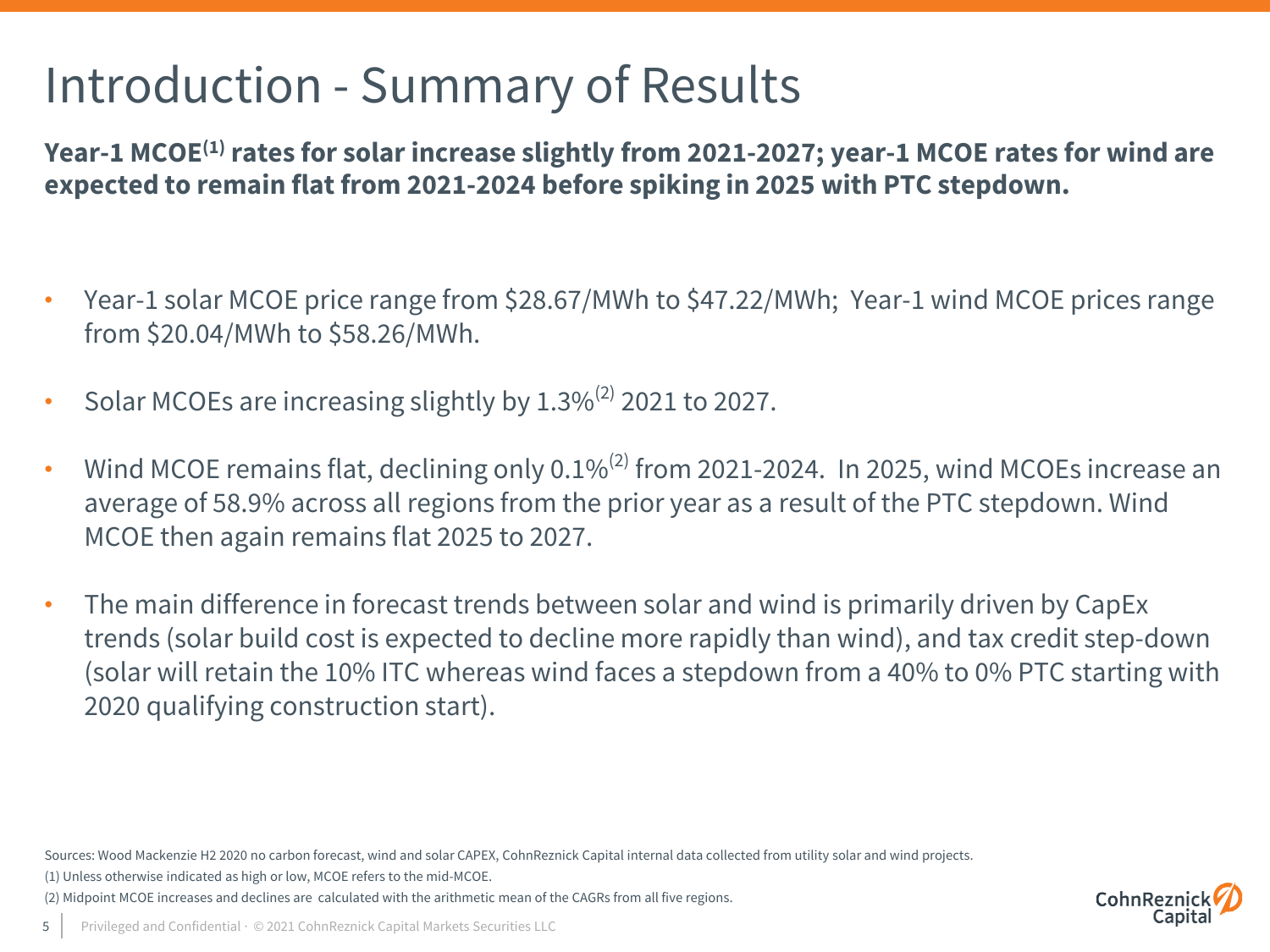### 2021 Year-1 MCOE Price Ranges by Region<sup>(1)</sup>

**Year-1 MCOE(2) price ranges from \$31.49/MWh to \$43.82/MWh for solar, with wind ranging from \$19.41/MWh to \$40.37/MWh.** 



(1) Highlighted states above represent approximations of the ISO/RTO regions included in this analysis. CRC notes that various input data were available at different levels of detail. E.g., merchant curves are aligned with ISO/RTO regions, Capex data was available at the state-level, and Opex/NCF data points were taken based on analysis of real projects in each region. CRC aggregated data as needed based on industry knowledge. All figures are in \$/MWh.

(2) Unless otherwise indicated as high or low, MCOE refers to the mid-MCOE.

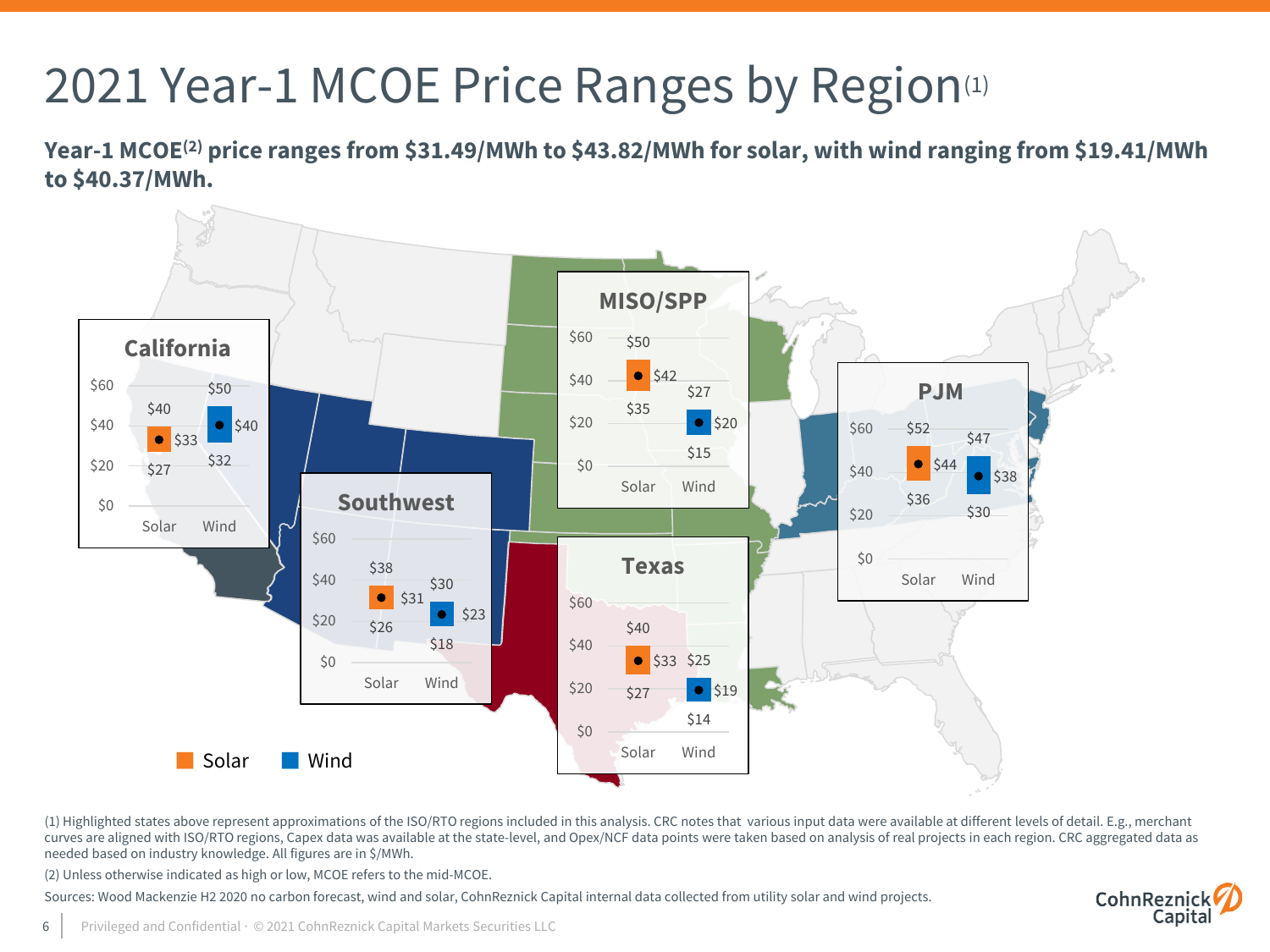## Regional MCOE Comparison

**Solar MCOEs (1)remain flat, an average 1.2% increase 2021-2027. Wind MCOE remains essentially flat 2021- 2024 with a 0.1% decline. In 2025, wind MCOEs jump an average of 58.9% across all regions from the prior year as a result of the PTC stepdown and remain flat thereafter.**

#### **Solar MCOE range by COD year**





#### **Wind MCOE range by COD year**

(1) Unless otherwise indicated as high or low, MCOE refers to the mid-MCOE.

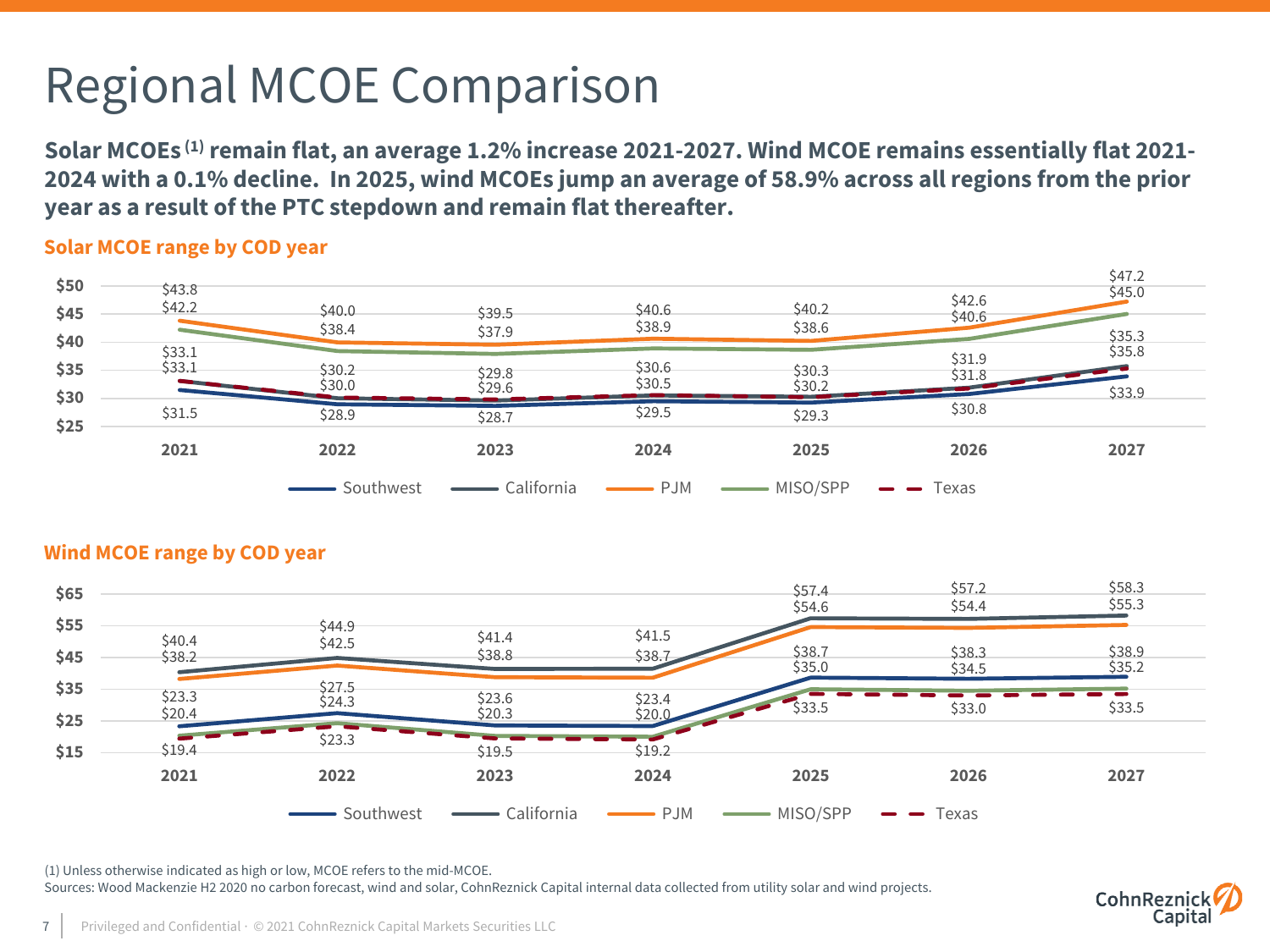### MCOE Results: California and Southwest

**California and the Southwest have similar solar year-1 MCOEs through the projection period. However, higher OpEx and slightly lower capacity factors for wind result in higher year-1 MCOEs for wind in California than compared to wind in the Southwest.** 



CohnReznic

Capita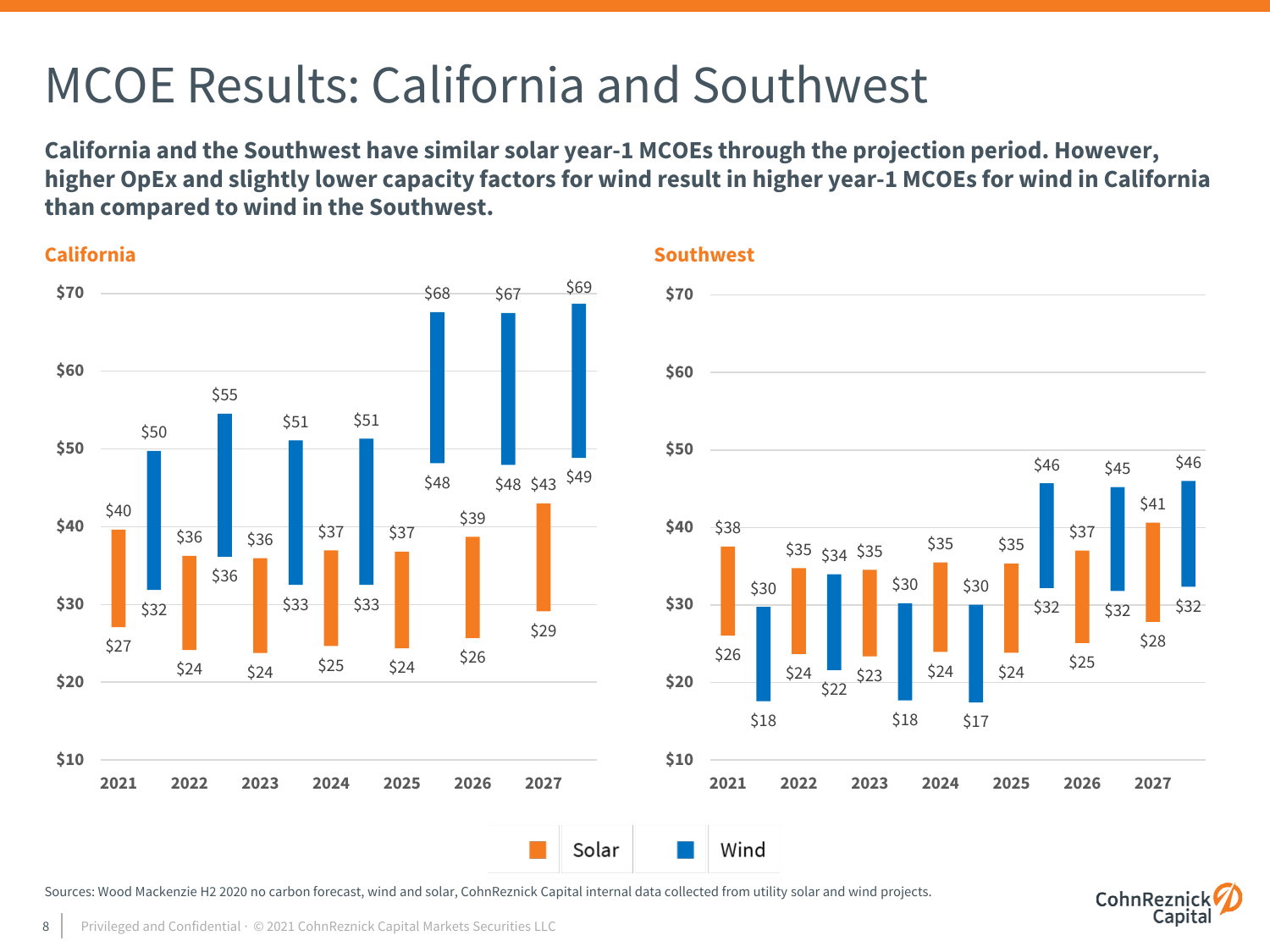### MCOE Results: PJM and MISO/SPP

**Solar MCOE in PJM through 2027 is the highest of any region while remaining competitive with wind. In MISO/SPP, solar MCOE remains much higher than wind until 2024 where year-1 MCOE reaches parity with wind.** 



**PJM MISO / SPP**

Sources: Wood Mackenzie H2 2020 no carbon forecast, wind and solar, CohnReznick Capital internal data collected from utility solar and wind projects.



\$37

\$53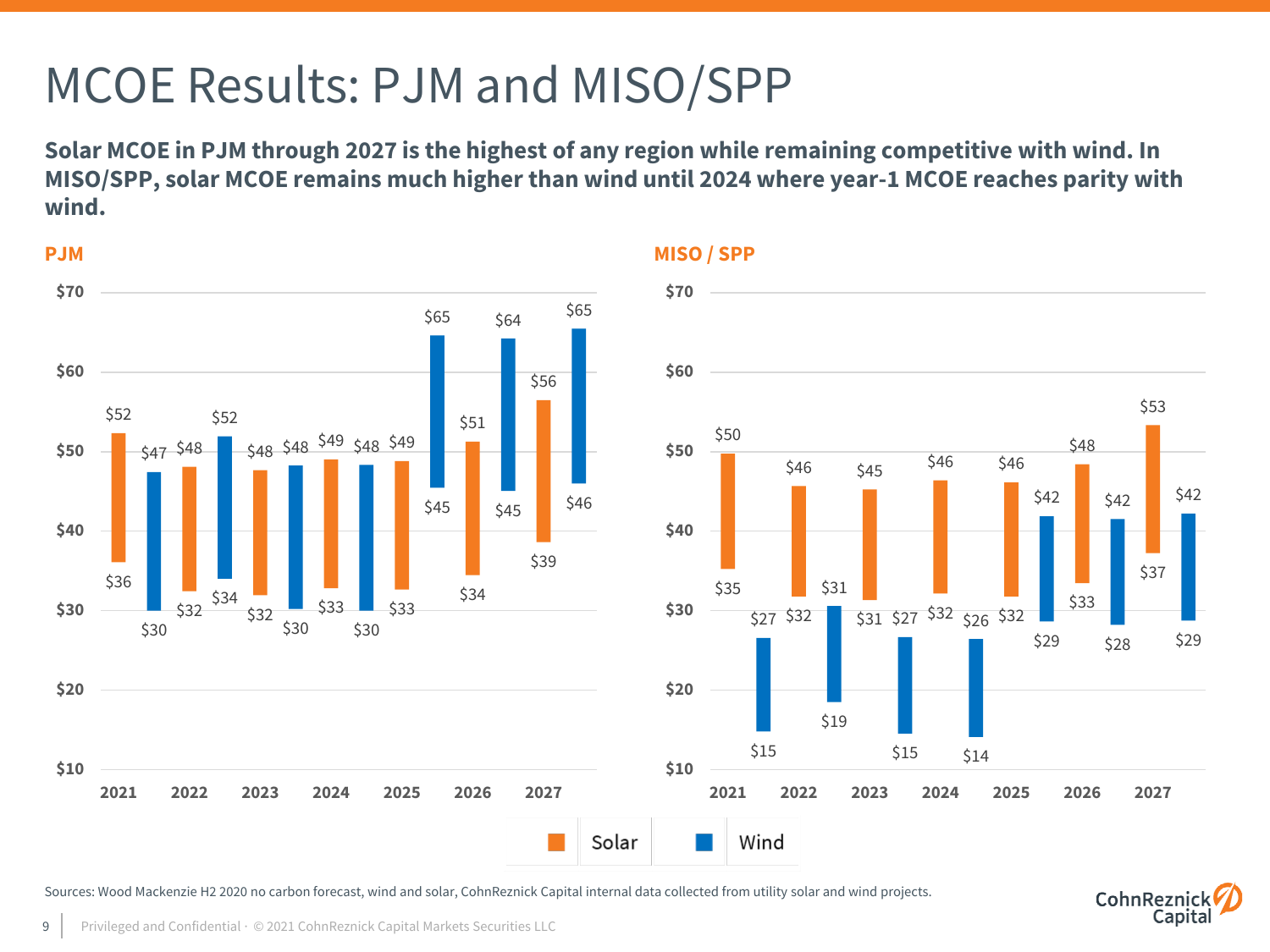### MCOE Results: Texas

**Texas remains one of the most competitive markets for both wind and solar on a year-1 MCOE basis, buoyed by low barriers to entry and strong wind & solar resources, notwithstanding transmission constraints and challenges resulting from the February 2021 winter storm.** 



CohnRezni

Capit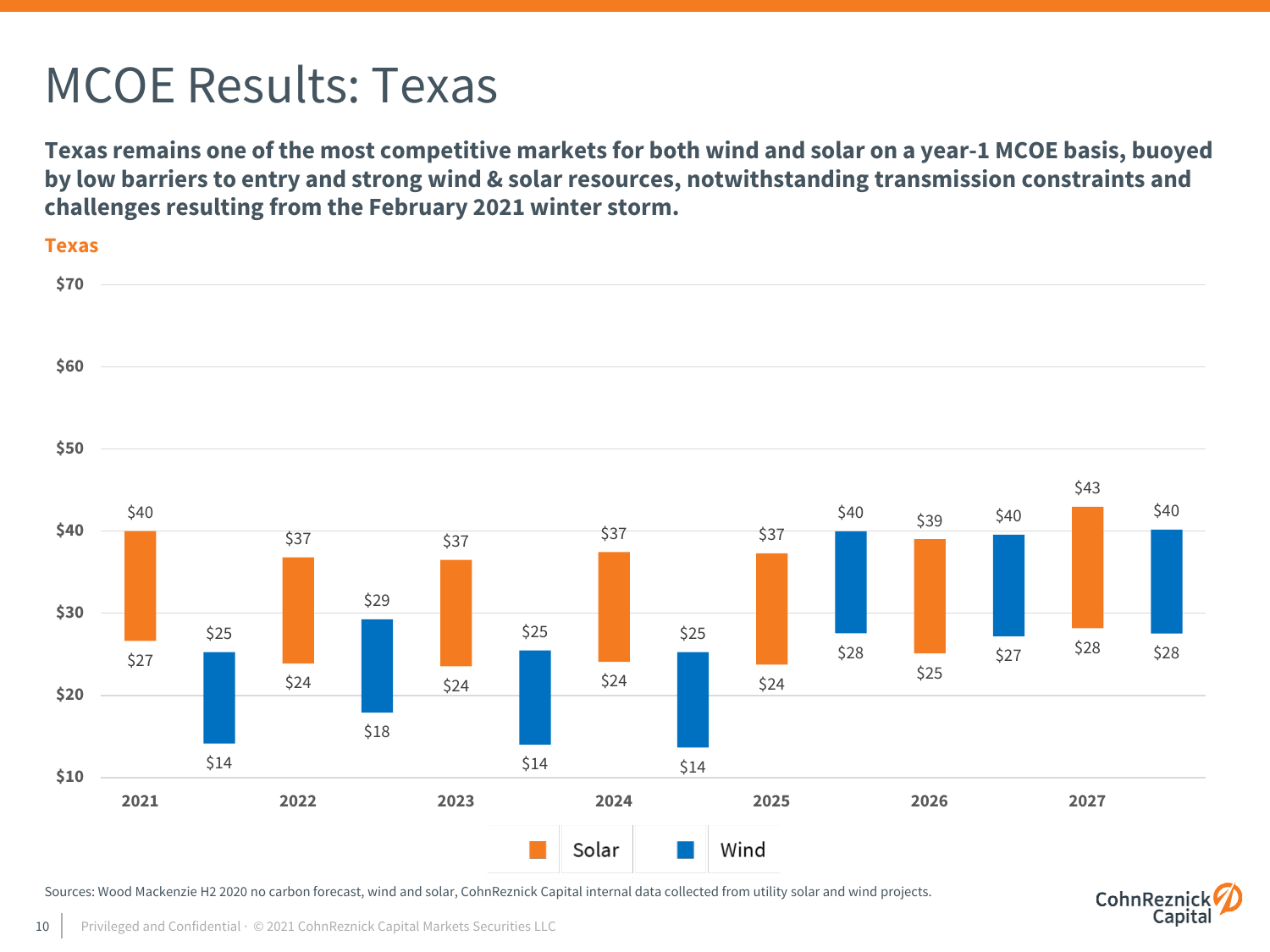### Capital Structure Trends

**Tax credit step-down results in tax equity's decreasing share of the capital structure with the remainder largely filled by sponsor equity and debt.** 

#### **Tax Equity, Back Leverage, and Net Sponsor Equity % of Total Capital Structure - MCOE Scenarios:**



#### • Tax equity's share of the capital structure for wind decreases significantly in 2025 due to the PTC expiration in 2022. Tax equity share of capital structure for solar will see a less severe decrease in 2027.

- Sponsor equity and back leverage debt trends inversely to tax equity and fills out the remainder of the capital stack. Increased use of project-level debt would result in an increase of debt relative to equity. This will tend to give players with larger balance sheets and lower cost of capital a competitive advantage over smaller operators.
- Post tax credit step-down, CRC expects sponsors with existing TE relationships to continue executing 10% solar ITC transactions and monetizing wind project losses via sale-leasebacks or other structures.
- Impact from proposed ITC direct pay legislation or tax credit extension has not been factored into this analysis.

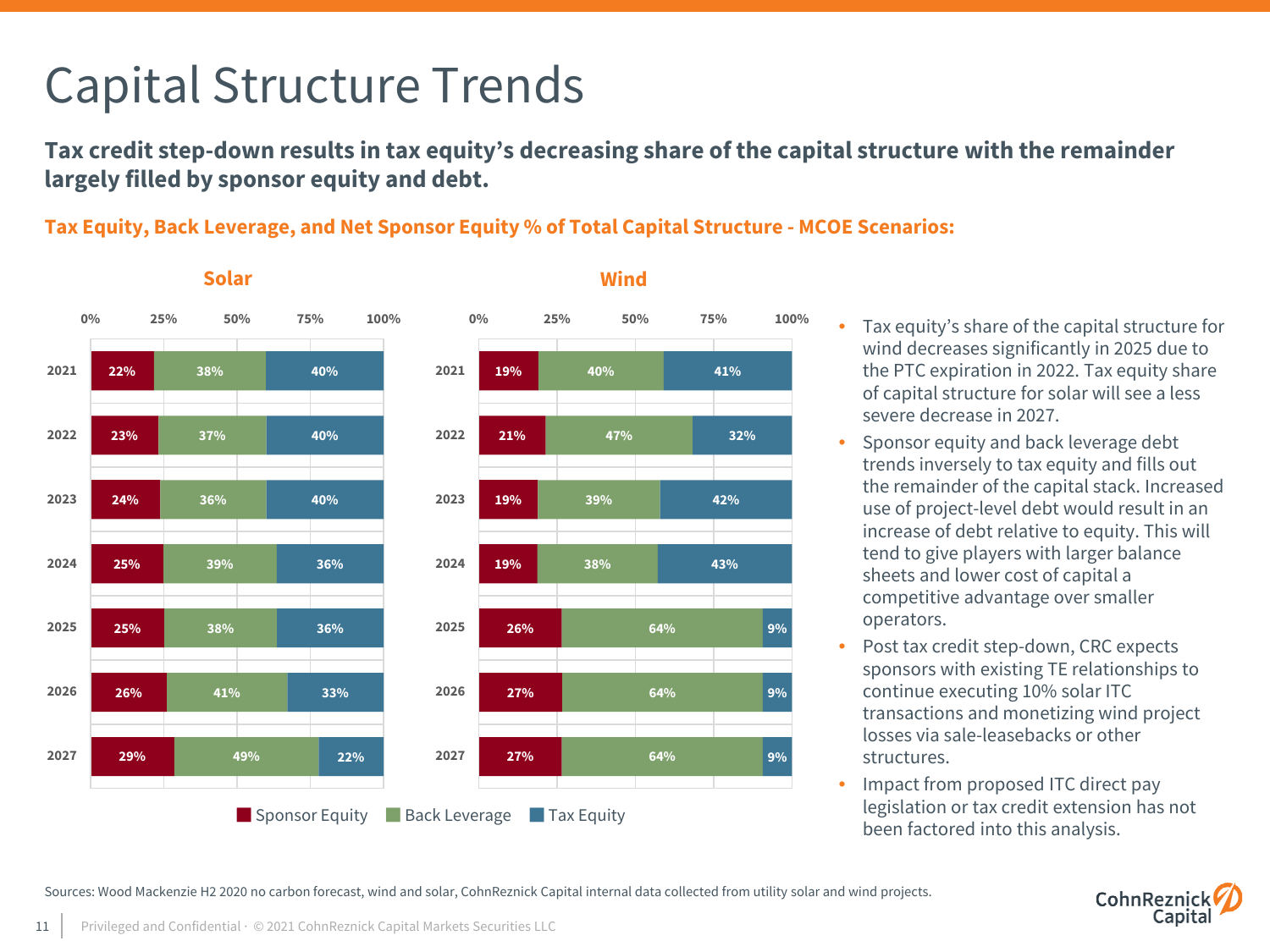### Key Market Trends

| <b>Trend</b>                                             | <b>Discussion</b>                                                                                                                                                                                                                                                                                                                                                                                                                                                                                                                                                                                                                                                                                                                                                                    |
|----------------------------------------------------------|--------------------------------------------------------------------------------------------------------------------------------------------------------------------------------------------------------------------------------------------------------------------------------------------------------------------------------------------------------------------------------------------------------------------------------------------------------------------------------------------------------------------------------------------------------------------------------------------------------------------------------------------------------------------------------------------------------------------------------------------------------------------------------------|
| Environmental,<br>Social, and<br><b>Governance (ESG)</b> | Across the US, ESG mandates are playing a significant role in how projects get financed and completed.<br>$\bullet$<br>ESG mandates are contributing to an increasing demand for renewables in the US resulting in more PPAs being signed<br>and more companies financing renewable energy projects.<br>It is likely ESG mandates will alter the project finance and renewable M&A landscape over the next several years.                                                                                                                                                                                                                                                                                                                                                            |
| <b>Tax Credit Step-</b><br>down & Build Costs            | Over the long-term, solar will still benefit from a 10% ITC, whereas wind faces a potential complete loss of federal tax<br>credit incentives.<br>Wood Mackenzie predicts that through 2027 unsubsidized wind cost declines will not mitigate the loss of the PTC,<br>despite significant technological improvements and other cost reduction measures in the value chain.(1)<br>While direct pay mechanism, clean energy payment program, or other potential adjustments to the PTC and ITC,<br>including a standalone storage tax credit, may be forthcoming in the infrastructure bill H.R. 3684 or in the fiscal year<br>2022 Budget Resolution, it is not yet clear how significant an impact they will have on MCOE trends.                                                    |
| <b>Inflation and Supply</b><br><b>Chain Disruptions</b>  | Increasing prices for major equipment and BOS, coupled with pandemic driven global supply chain disruptions, are<br>factors that have resulted in rising capital costs and delayed construction schedules.<br>Recent action by the Customs and Border Protection at port of entry to detain solar equipment suspected of using<br>forced labor has created additional short-term challenges for developers and operators.                                                                                                                                                                                                                                                                                                                                                            |
| <b>Safe Harbor</b><br><b>Strategies</b>                  | By safe harboring at least 5% of total project costs through equipment orders prior to the end of 2019, solar projects<br>may have qualified for the ITC at full value so long as the safe harbored project reaches COD before 2024.(2)<br>The quantity of equipment safe harbored through orders between 2016-2017 contributed to a rush among developers to<br>secure project sites on which to deploy this contracted capacity.<br>Developers safe harbored ~45GW of wind project components in 2016 to assist with creating supply prepared to meet<br>demand for 100% PTC-qualified wind power from 2017-2020.(1)<br>A significant number (estimated at ~40GW) of 80% PTC-eligible turbines were safe harbored as well, including at least<br>10GW worth of Vestas turbines.(4) |

<sup>(1)</sup> Wood Mackenzie 2H 2020 No Carbon Forecast.

(2) Greentech Media: "IRS Issues Favorable Tax Credit Guidance for New Solar Projects". <sup>(3)</sup> Greentech Media: U.S. Solar Market Insight Q3 2018.

(4) Per CRC market discussions.

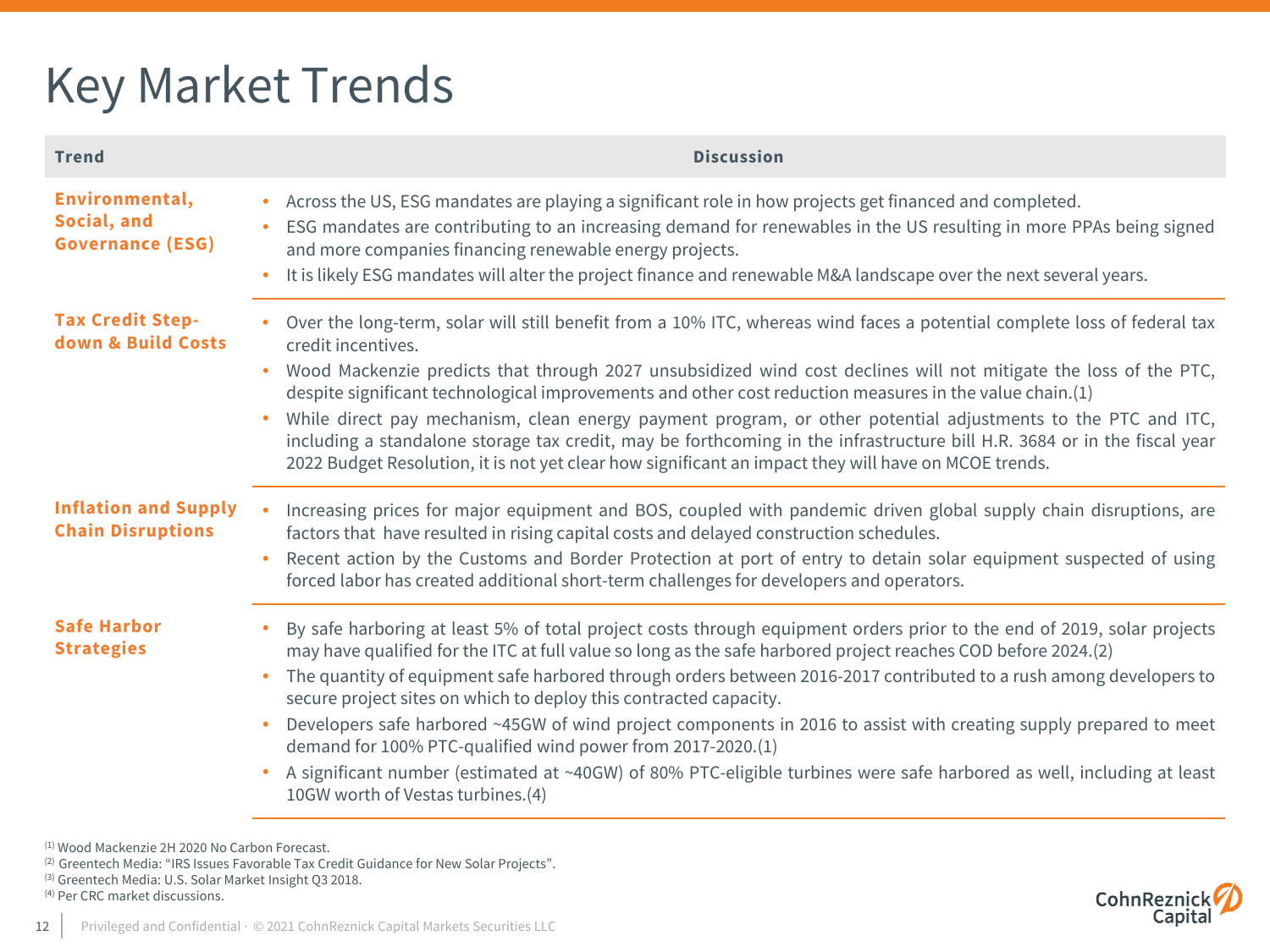### Potential Policy Changes Could Impact MCOE

**Extension of the PTC and ITC and a direct pay option for credits are being proposed in multiple bills and would have a material impact on MCOE.**

#### **American "Infrastructure Plan"(1)**

- 10yr extension and phase-down of ITC and PTC with Direct Pay
- Building next-generation industries and expanding Section 45Q Credit
- Funding for technology, including transmission, to improve the reliability, resiliency and flexibility of the grid

#### **Announced Made in America "Tax Plan" (2)**

- Reward investments that keep profits onshore
- Increase Corporate Tax Rate to 28%
- Minimum 15% tax on "book income"

#### **Biden Administration FY2022 Budget explained in the "Greenbook" (5)**

- Extend the PTC for wind at 100% thru 2026; phasing down thereafter
- Extend the ITC for solar at 30% thru 2026; phasing down thereafter
- Expand credits to stand-alone energy storage, transmission, CCS, hydrogen, EV, EV Infra, and advanced energy manufacturing
- "Direct Pay" option for credits

#### **Proposed by Biden Administration**

#### **Proposed in Congress**

#### **Ways & Means "Build Back Better Act" (3)**

- Expand existing renewable energy tax credits
- Extends PTC for wind at 60% thru 2026, then 0%
- Extends ITC for solar at 30% thru 2025; phasing down to 26% (2026), 22% (2027), then 10%

#### **Clean Energy for America Act "Wyden Bill" (4)**

- Consolidates over 40 energy incentives into emissions-based, technology-neutral incentives
- Zero-emission facilities can elect PTC or ITC

 $(1)$  Introduced March 31, 2021 by the Biden Administration. Passed the Senate August  $10^{th}$ . Waiting on vote by House of Representatives.

- (2) Introduced March 31, 2021 by the Biden Administration.
- (3) Introduced to House of Representatives on February 5, 2021 by Ways and Means Committee Democrats.
- (4) Introduced to Senate on April 21, 2021 by Finance Committee chaired by Ron Wyden D-OR.
- (5) Released on May 28, 2021 by the Biden Administration and U.S. Treasury. Waiting on Congressional review and budget resolution.

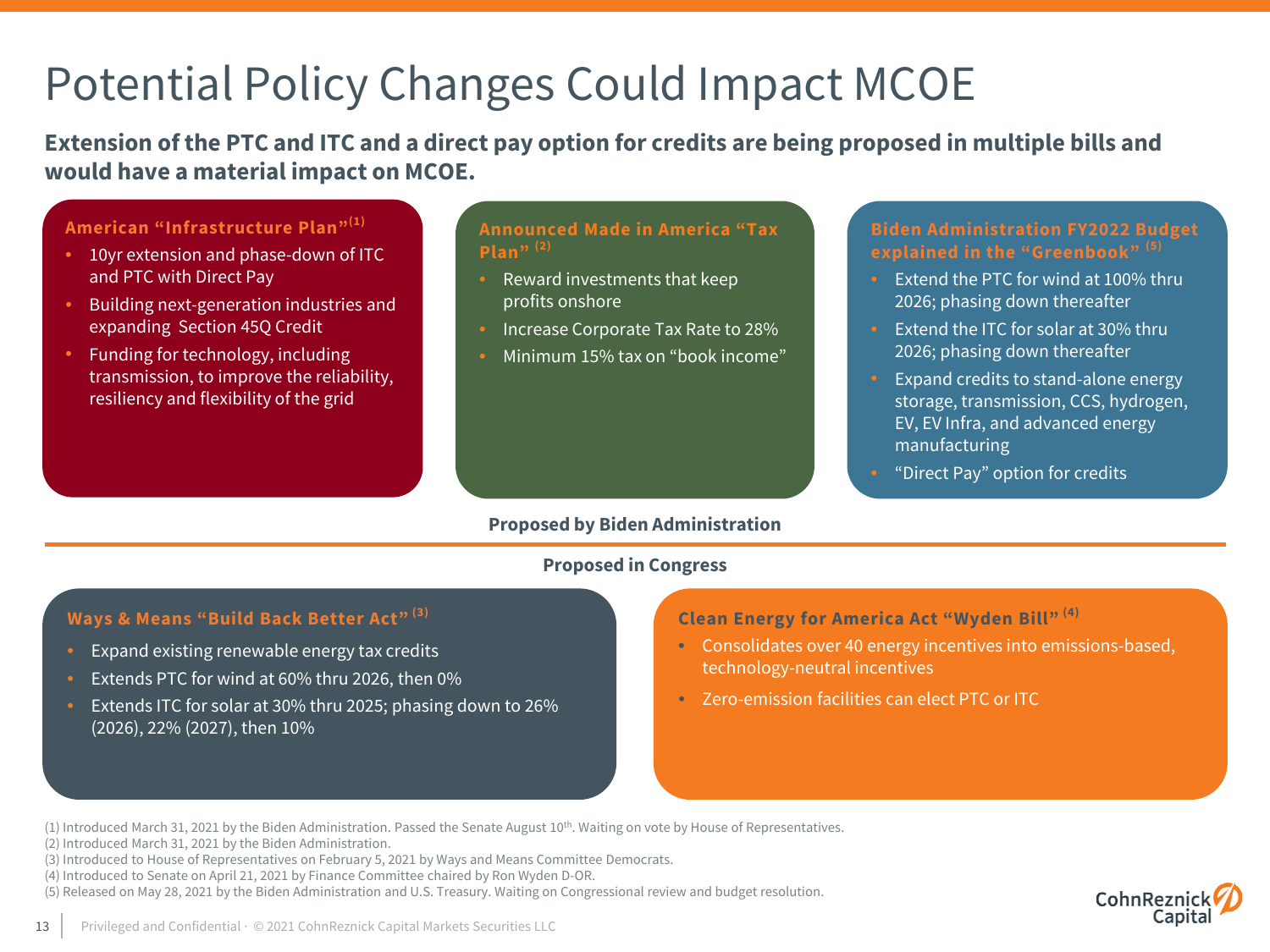# Appendix A: Detailed Assumptions & Data

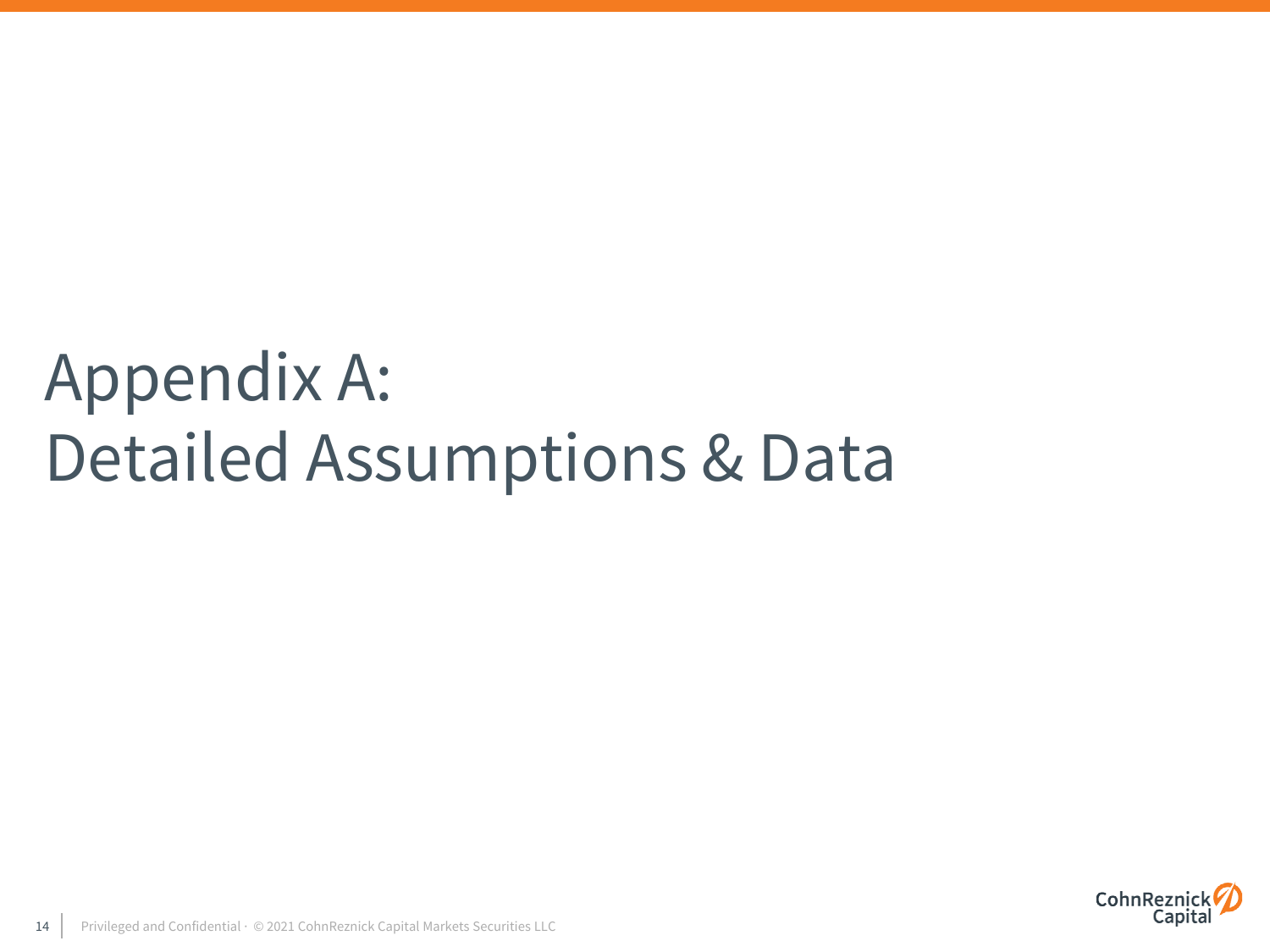### Detailed Methodology & Key Assumptions

**CRC modeled fully structured project economics for utility scale solar and wind projects in key U.S. markets. CapEx, OpEx, capacity factors, and post-contracted pricing were sensitized to produce a range of year-1(1) PPA rates from 2021 through 2027, while applying an assumed step-down in federal tax credit value.**

| <b>Area</b>                                                      |  | Comment                                                                                                                                                                                                                                                |                                                                                                                       |          |                 |                 |                 |                 |                 |  |
|------------------------------------------------------------------|--|--------------------------------------------------------------------------------------------------------------------------------------------------------------------------------------------------------------------------------------------------------|-----------------------------------------------------------------------------------------------------------------------|----------|-----------------|-----------------|-----------------|-----------------|-----------------|--|
| <b>CapEx</b>                                                     |  |                                                                                                                                                                                                                                                        | Wood Mackenzie H2 2020 No Federal Carbon Case (\$/W, by technology and market). <sup>(2)</sup>                        |          |                 |                 |                 |                 |                 |  |
| <b>OpEx</b>                                                      |  |                                                                                                                                                                                                                                                        | Average by technology and market, based on public and internal data; escalated 2.0% p.a. through project useful life. |          |                 |                 |                 |                 |                 |  |
| <b>Capacity Factor</b>                                           |  |                                                                                                                                                                                                                                                        | Average P50 NCF (by technology and market) based on public and internal data.                                         |          |                 |                 |                 |                 |                 |  |
| <b>Sponsor Equity</b><br><b>Hurdle Rate</b>                      |  | Levered After-Tax (Inefficient) IRR:<br><b>Solar: 7.25%</b><br><b>Wind:</b> 8.0% (9.0% for Texas) <sup>(3)</sup>                                                                                                                                       |                                                                                                                       |          |                 |                 |                 |                 |                 |  |
| <b>Post-contracted</b><br><b>Wholesale Pricing</b>               |  | Wood Mackenzie H2 2020 No Federal Carbon Case.<br>Post-contract assumptions impact Hurdle Rate/MCOE, reflecting how CRC observes investors valuing assets in today's market<br>(significant portion of return is derived from post-contracted period). |                                                                                                                       |          |                 |                 |                 |                 |                 |  |
| <b>Financing</b>                                                 |  | Asset-specific tax equity and back leverage structuring with associated sizing parameters for each.                                                                                                                                                    |                                                                                                                       |          |                 |                 |                 |                 |                 |  |
|                                                                  |  |                                                                                                                                                                                                                                                        |                                                                                                                       |          |                 |                 |                 |                 |                 |  |
| <b>Federal Tax Credit</b><br><b>Qualification by COD Year(4)</b> |  |                                                                                                                                                                                                                                                        | <b>2021 COD</b>                                                                                                       | 2022 COD | <b>2023 COD</b> | <b>2024 COD</b> | <b>2025 COD</b> | <b>2026 COD</b> | <b>2027 COD</b> |  |
| <b>ITC Qualification</b>                                         |  |                                                                                                                                                                                                                                                        | 30%                                                                                                                   | 30%      | 30%             | 26%             | 26%             | 22%             | 10%             |  |
| <b>PTC Qualification</b>                                         |  |                                                                                                                                                                                                                                                        | 60%                                                                                                                   | 40%      | 60%             | 60%             | $0\%$           | $0\%$           | $0\%$           |  |

(1) MCOE reflects value applied in first complete year of project operations, after 12/31 COD in 2021-2027.

 $(2)$  For comparability across solar and wind, no additional developer fees or basis markups were included in project costs.

(3) Yield premium for TX (TE 100 BPS for Wind and Solar / SE 100 BPS for Wind) reflects CRC transaction experience and is attributable to 1) higher curtailment risk and 2) greater resource volatility.

(4) Federal Tax Credit Qualification was based on a 3-year start of construction to reflect safe harbor & physical work test.

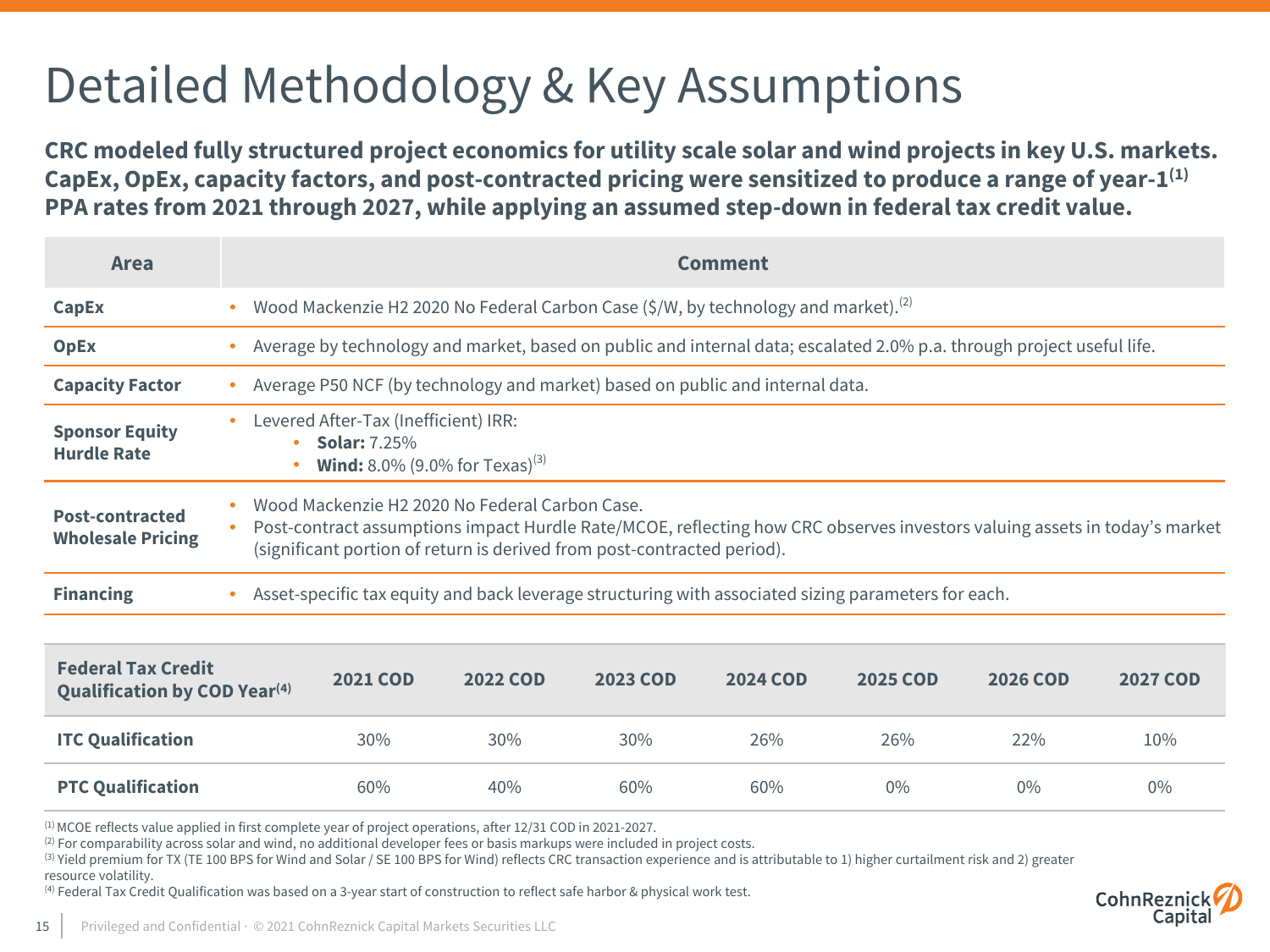### Detailed Operating Assumptions

| <b>Area</b>                                         | <b>Solar</b>                                                                                            | <b>Wind</b>                                                                                                                                                                                                                                                                                                                                                                                                                                                        |  |  |  |  |
|-----------------------------------------------------|---------------------------------------------------------------------------------------------------------|--------------------------------------------------------------------------------------------------------------------------------------------------------------------------------------------------------------------------------------------------------------------------------------------------------------------------------------------------------------------------------------------------------------------------------------------------------------------|--|--|--|--|
| <b>Project Type</b>                                 | 200MWdc / 164MWac, Single-Axis Tracker; without<br>storage.                                             | 200MW with Tier-1 turbine OEM; without storage.                                                                                                                                                                                                                                                                                                                                                                                                                    |  |  |  |  |
| <b>Useful Life</b>                                  | 35 years<br>۰                                                                                           | 30 years                                                                                                                                                                                                                                                                                                                                                                                                                                                           |  |  |  |  |
| <b>Capital Expenditure</b>                          | $\bullet$                                                                                               | Based on Wood Mackenzie H2 2020 No Federal Carbon Case forecast of build cost by state.<br>Overnight Capital Cost method (CapEx assumed to be incurred in year 0 to isolate impact of other variables on MCOE).<br>No additional developer fees or basis markups were included in project costs.                                                                                                                                                                   |  |  |  |  |
| <b>Energy Production</b>                            |                                                                                                         | Average AC net capacity factors ("NCF") based on public operating plant data and internal CRC data.<br>Average NCFs held constant across 2021-27 projections. <sup>(1)</sup><br>98% annual combined availability & curtailment factor applied to solar and wind.                                                                                                                                                                                                   |  |  |  |  |
| <b>Energy Production</b><br>(Tech-Specific)         | Degradation: 0.46% p.a. weighted average of thin film<br>(0.30%) and CSPV (0.50%) by U.S. market share. | Additional 2% congestion curtailment applied to Texas wind.                                                                                                                                                                                                                                                                                                                                                                                                        |  |  |  |  |
| <b>Modified Cost of</b><br>Energy ("MCOE")          |                                                                                                         | \$/MWh required for sponsor equity to achieve a target Levered After-Tax Hurdle Rate.<br>Proxy for year-1 price on a 15-year bundled (energy + capacity + (S)REC) busbar PPA with 2% p.a. escalation.<br>Plant revenues for ancillary grid services not contemplated (e.g., smart inverter).                                                                                                                                                                       |  |  |  |  |
| <b>Sponsor Equity</b><br><b>Hurdle Rate</b>         | Levered After-Tax (Inefficient) IRR<br>7.25%<br>۰                                                       | Levered After-Tax (Inefficient) IRR<br>8.0% (9.0% for Texas)                                                                                                                                                                                                                                                                                                                                                                                                       |  |  |  |  |
| Contracted /<br><b>Merchant Periods</b>             | ۰<br>specific pricing.<br>Solar: On Peak   Wind: Avg. On/Off Peak                                       | 100% contracted for PPA term; wholesale price forecast applied to 100% of generation thereafter (Year-16).<br>Post-contracted assumptions impact Hurdle Rate/MCOE, reflecting observed valuation methodology.<br>Post-contracted wholesale pricing based on Wood Mackenzie H2 2020 No Federal Carbon Case for Wind and Solar technology-<br>Real pricing escalated to nominal assuming 2% long-term inflation; no haircut applied to nominal pricing for mid-MCOE. |  |  |  |  |
| <b>Operating Expense</b>                            | escalated 2.0% p.a. through project useful life.                                                        | Average all-in year-1 OpEx (\$/W, by technology and market) based on public operating plant data and internal CRC data;                                                                                                                                                                                                                                                                                                                                            |  |  |  |  |
| <b>Operating Expense</b><br>$(Tech-Specific)^{(2)}$ | Inverter replacement \$0.40/Wdc nominal future cash<br>cost (no reserve) spread evenly from Y11-25.     | n/a                                                                                                                                                                                                                                                                                                                                                                                                                                                                |  |  |  |  |

(1) NCFs expected to increase with technology improvements; however, assumption is held constant through time in our analysis to isolate build cost and tax credit impacts on MCOF (2) Potentially necessary major maintenance CapEx to support 30-year wind project useful asset life not contemplated given diversity of site-specific requirements and conditions. **CohnReznic** 

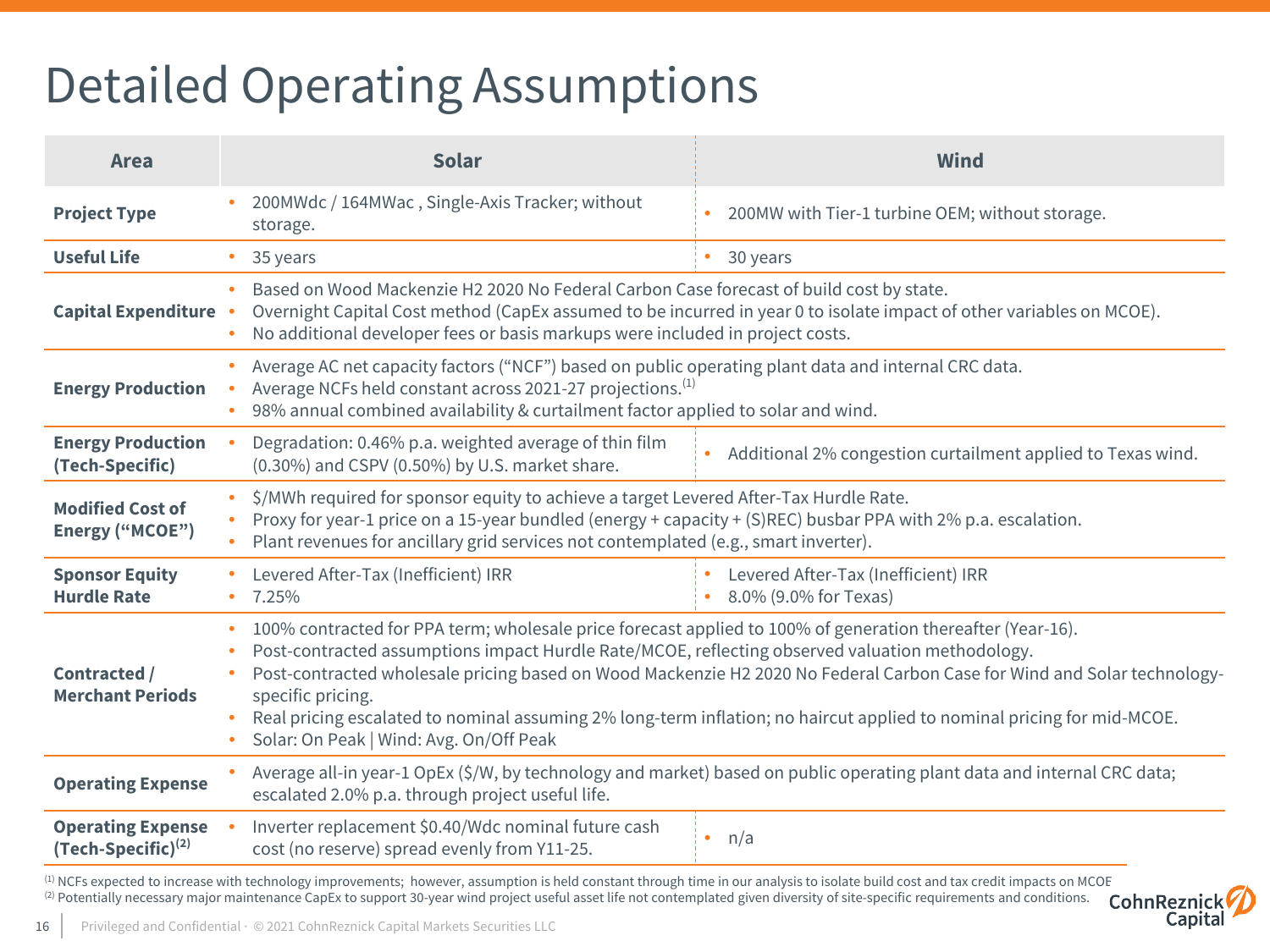### Detailed Structure & Tax Assumptions

| <b>Area</b>                                        | <b>Comment</b>                                                                                                                                                                                                                                                                                                                                                                                                                                                                                                                                 |  |  |  |  |
|----------------------------------------------------|------------------------------------------------------------------------------------------------------------------------------------------------------------------------------------------------------------------------------------------------------------------------------------------------------------------------------------------------------------------------------------------------------------------------------------------------------------------------------------------------------------------------------------------------|--|--|--|--|
| <b>Federal Tax Credit</b><br>Qualification         | Federal tax credit qualification based on qualified start of construction 3 years prior to COD. Analysis did not include entire 4-<br>year qualification as it is unlikely that 100% of projects will safe harbor equipment or achieve continuous construction and<br>maintain eligibility.                                                                                                                                                                                                                                                    |  |  |  |  |
| <b>Depreciation &amp;</b><br><b>Eligible Basis</b> | Wind: 5Y MACRS, Solar: 12Y SL<br>ITC Eligible Basis: 95% of build cost.<br>Tax equity partnership assumed to elect 5Y MACRS/12Y SL instead of Full Expensing due to DRO pressure; investors may gain<br>comfort with higher DROs.                                                                                                                                                                                                                                                                                                              |  |  |  |  |
| <b>Interest Rates</b>                              | Tax equity, debt, and sponsor equity hurdle rates benchmarked to current interest rate environment.<br>Base-case analysis does not incorporate impacts of potential financing margin compression or fluctuations in risk-free rates.                                                                                                                                                                                                                                                                                                           |  |  |  |  |
| <b>Tax Equity</b><br><b>Structure (Solar)</b>      | Flip Yield: 6.50% (7.50% for Texas)<br>$\bullet$<br>Flip term: 7 years post COD<br>DRO: 60% cap with reallocations thereafter, held constant across all COD years <sup>(1)</sup><br>Cash Allocation (Pre/Post-Flip): 25% / 5%<br>Income (Loss) Allocation: 99% in Y1, stepping down to 67% through Y6, stepping down to 5% thereafter and post-flip                                                                                                                                                                                            |  |  |  |  |
| <b>Tax Equity</b><br><b>Structure (Wind)</b>       | Flip Yield: 6.50% (7.50% for Texas)<br>Flip term: 10 years post COD<br>No PayGo (for consistency with solar financing structure and impact of upfront TE proceeds on MCOE)<br>DRO: 60% cap with reallocations thereafter, held constant across all COD years <sup>(1)</sup><br>Cash Allocation (Pre/Post-Flip): 20% / 5%<br>$\bullet$<br>Income (Loss) Allocation (Pre/Post-Flip): 99% / 5%<br>Following PTC step-down to 0%, a TE partnership is still assumed to be used, with the tax investor aiming to monetize<br>depreciation benefits. |  |  |  |  |
| <b>Debt</b>                                        | Back leverage term loan priced at L+150 BPS with 25 BPS step-ups every 4 years; 1.5% upfront fee.<br>18-year amortization (includes 3-year merchant tail).<br>Contracted DSCRs: P50 - 1.40x (Wind), 1.30x (Solar); P99 - 1.00x.<br>Uncontracted DSCRs: P50 - 2.00x; P99 - 1.60x.                                                                                                                                                                                                                                                               |  |  |  |  |

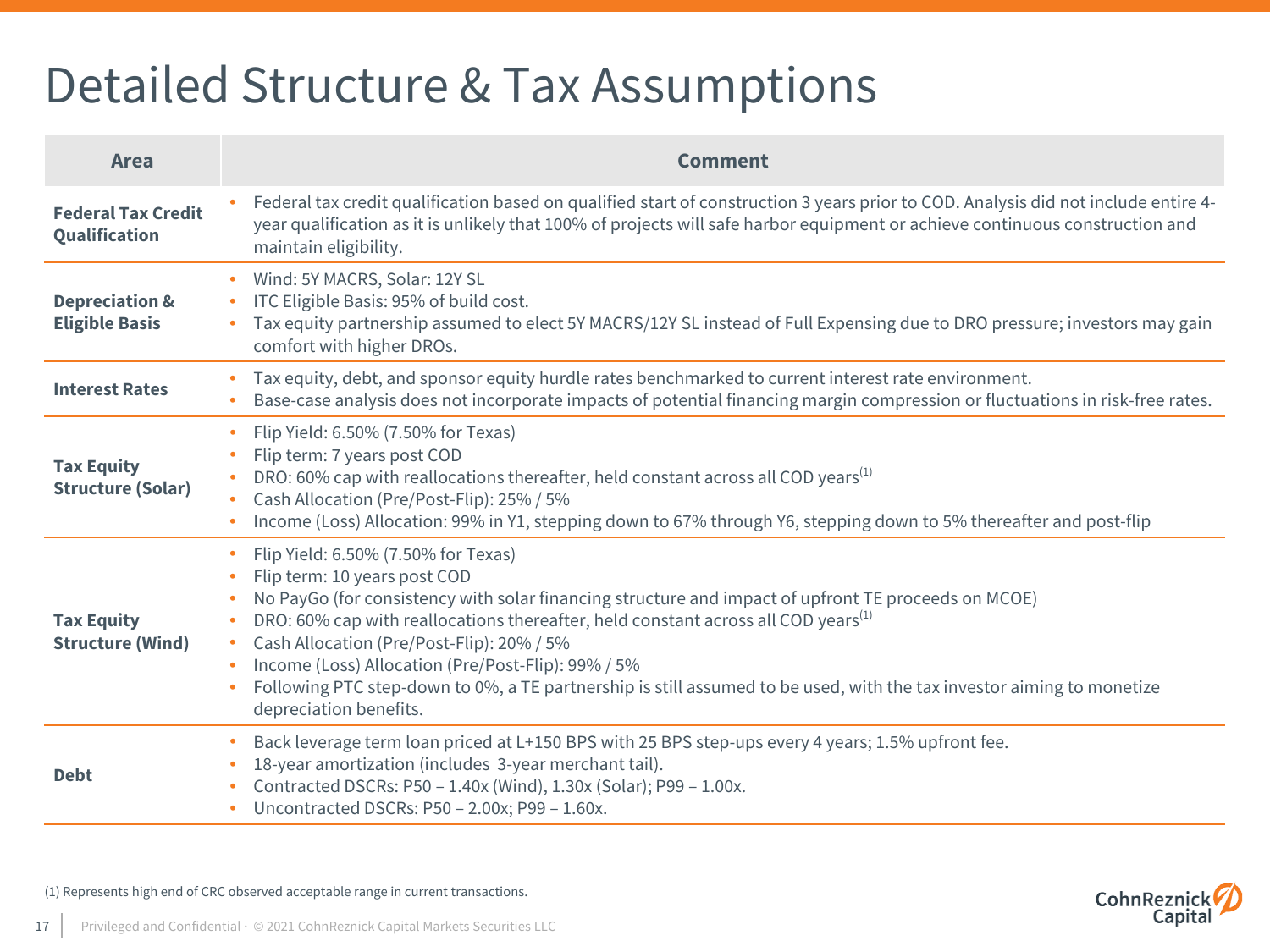# Appendix B: About CohnReznick Capital

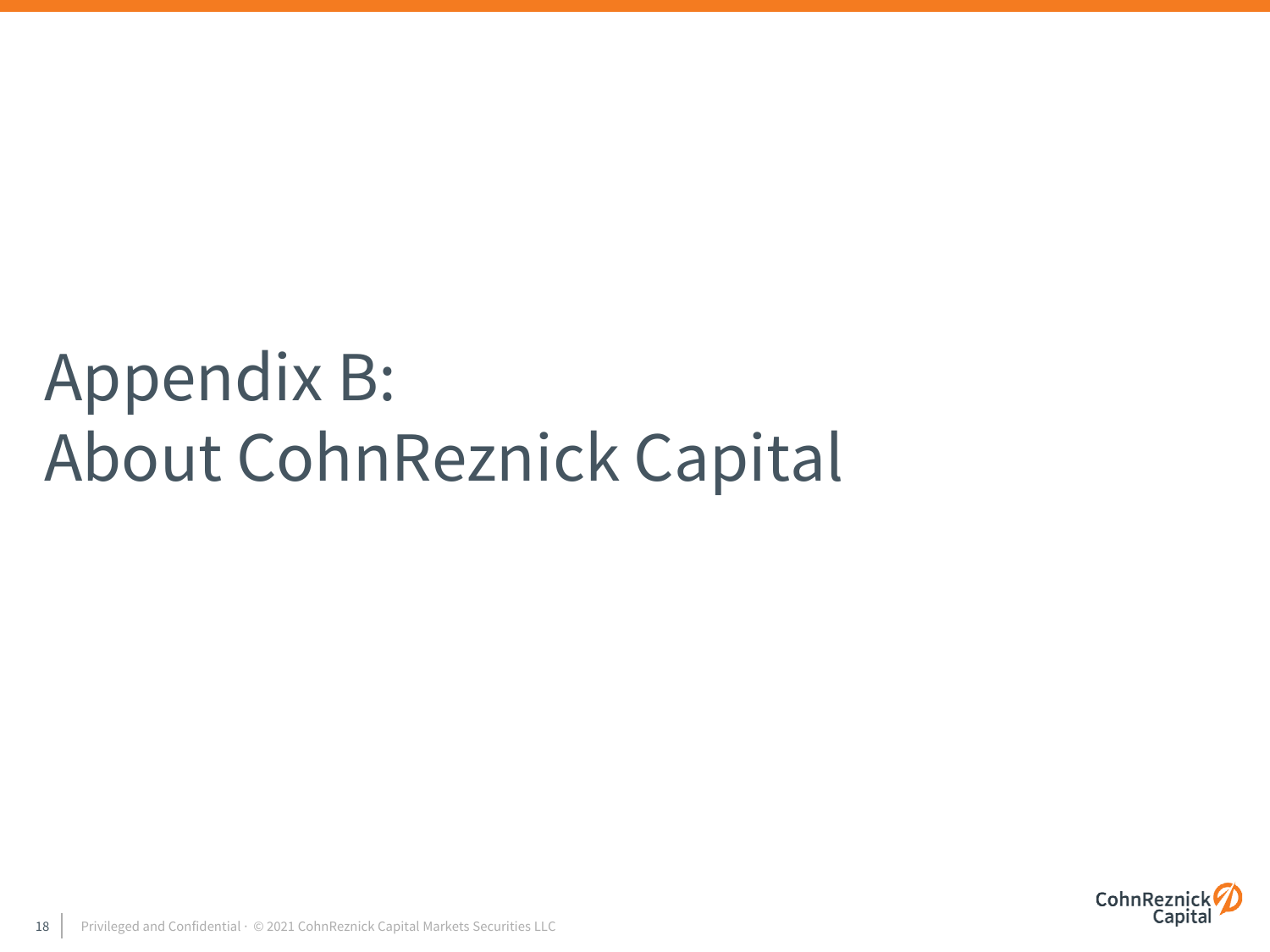### Renewable Energy: 210 Transactions, \$28Bn in Value

| <b>Renewables Expertise</b>                                                         |                                                                                            |                                                                                                            | <b>M&amp;A Advisory</b>                                                  | <b>Capital Raising</b>                                                    |                                                                                           | <b>Special Situations</b>                                  |                                                          |  |
|-------------------------------------------------------------------------------------|--------------------------------------------------------------------------------------------|------------------------------------------------------------------------------------------------------------|--------------------------------------------------------------------------|---------------------------------------------------------------------------|-------------------------------------------------------------------------------------------|------------------------------------------------------------|----------------------------------------------------------|--|
| <b>41.2GW</b><br><b>11.2GW</b><br>Solar<br>Wind<br><b>Transactions Transactions</b> |                                                                                            |                                                                                                            | <b>38.7GW</b><br><b>Total</b><br>M&A                                     |                                                                           | <b>\$4.5B</b><br><b>\$8.1B</b><br><b>Debt</b><br><b>Tax</b><br><b>Financing</b><br>Equity |                                                            | 65<br><b>Transactions</b><br>Completed                   |  |
|                                                                                     |                                                                                            |                                                                                                            | <b>HIGHLY EXPERIENCED PROFESSIONALS</b>                                  |                                                                           |                                                                                           |                                                            |                                                          |  |
|                                                                                     |                                                                                            |                                                                                                            |                                                                          |                                                                           |                                                                                           |                                                            |                                                          |  |
|                                                                                     | <b>Nick</b><br><b>Knapp</b>                                                                | <b>Conor</b><br><b>McKenna</b>                                                                             | <b>Britta von</b><br><b>Oesen</b>                                        | Gary<br><b>Durden</b>                                                     | <b>Richard</b><br>O'Day                                                                   | <b>Manish</b><br><b>Hebbar</b>                             | <b>Jeff</b><br><b>Manning</b>                            |  |
|                                                                                     | SR. MANAGING DIRECTOR<br>NEW YORK                                                          | SR. MANAGING DIRECTOR<br>NEW YORK                                                                          | <b>MANAGING DIRECTOR</b><br>SAN FRANCISCO                                | <b>MANAGING DIRECTOR</b><br>NEW YORK                                      | SR. MANAGING DIRECTOR<br>NEW YORK                                                         | <b>MANAGING DIRECTOR</b><br>NEW YORK                       | <b>MANAGING DIRECTOR</b><br><b>BALTIMORE</b>             |  |
| <b>EXPERIENCE</b>                                                                   | $15+years$                                                                                 | $10+$ years                                                                                                | $10+$ years                                                              | $15+$ years                                                               | $30+$ years                                                                               | $10+$ years                                                | 40 years                                                 |  |
|                                                                                     | 60+ renewable energy<br>project finance and M&A<br>transactions                            | 12GW of renewable<br>energy projects                                                                       | Over \$4bn raised                                                        | 5GW of renewable<br>energy projects                                       | Over \$10bn raised                                                                        | 35+ transactions of<br>more than \$9bn and<br>7GW capacity | 150+ transactions<br>completed                           |  |
| <b>EXPERTISE</b>                                                                    | Platform and project<br>level buy-side and sell-<br>side M&A                               | Corporate capital raising,<br>structuring, M&A, and<br>financing of tax equity                             | Utility scale solar and<br>wind, and distributed<br>generation solar M&A | Equity investments<br>and structured finance<br>for utility scale and C&I | Financing and optimizing<br>complex capital<br>structures                                 | Buy-side advisory<br>and full-stack capital<br>raising     | Operating,<br>restructuring, and<br>bankruptcy advising, |  |
|                                                                                     | Utility scale wind and<br>solar; DG solar and<br>combined energy<br>solutions; residential | and debt investments for<br>wind, residential,<br>commercial, and<br>residential solar, biomass<br>and CSP | transactions<br>Private placements and<br>debt                           | wind and solar<br>projects and<br>distributed generation                  | Advisory and capital<br>raising of tax equity,<br>project equity and debt                 | Complex modeling<br>and structuring                        | loan workout                                             |  |
|                                                                                     | solar                                                                                      |                                                                                                            |                                                                          |                                                                           |                                                                                           |                                                            | CohnReznick<br>Capital                                   |  |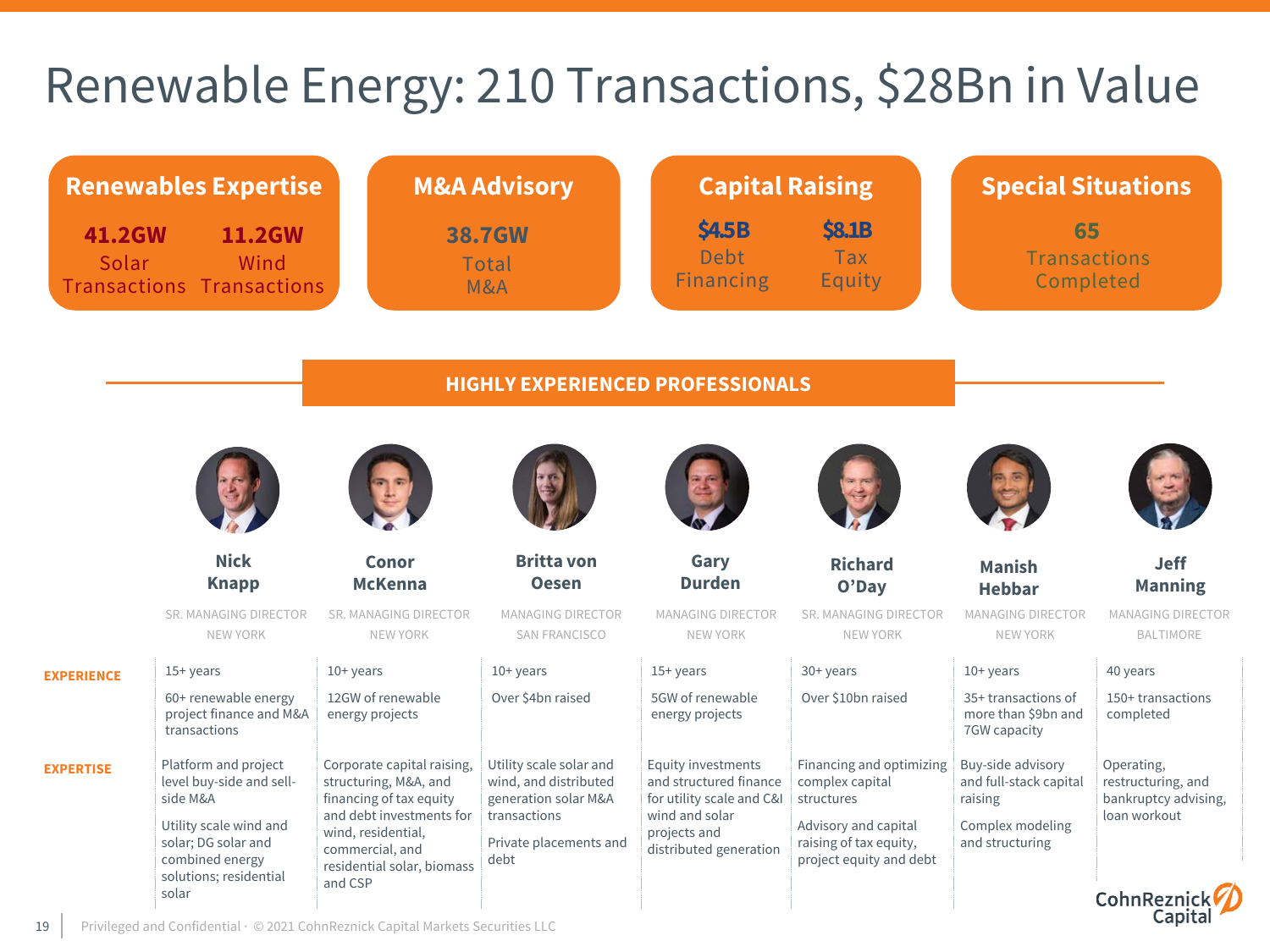### CRC Competitive Advantage

• Led by industry professionals with over 130 years of combined experience.

#### **Highly Experienced Industry Professionals**

- Deep industry expertise including prior experience at Bank of America Merrill Lynch, Citi, Credit Suisse, GE Energy Financial Services, Lazard, Lehman Brothers, Deutsche Bank and Raymond James.
- Track record of providing advisory services across the renewable energy sector including platform capital raising and M&A, project finance, tax equity, project / portfolio M&A, and restructuring.
- Directly relevant track record in successfully closing 10+ development platform transactions, including 3 solar platform transactions in 2021.

#### **Relevant Transaction Experience**

- Recent experience closing platform transactions providing valuable real-time market knowledge.
- Extensive industry expertise allows CRC to evaluate and address the structuring, tax, and market implications of any transaction in the solar market.

### **Deep Investor Relationships**

- Long-term relationships with leading financial and strategic investors including private equity and debt funds, infrastructure funds, utilities, IPPs, pension funds, and insurance funds.
- CRC's strong network and experience serving as a trusted advisor to qualified potential investors allows CRC to maintain discrete rapport with investors and confidentially assess quality of interest.
	- Proven ability to deliver outcomes beneficial to the client across 210+ transactions and \$28Bn in transaction value.

### **Proven Deal Execution**

- Disciplined and hands-on approach to transaction execution coupled with extensive experience in structuring and negotiating complex transactions to achieve optimal results.
- Recognized as a leading renewable energy advisory firm by SparkSpread and BloombergNEF as well as a respected long-term partner for our clients.<sup>(1)</sup>

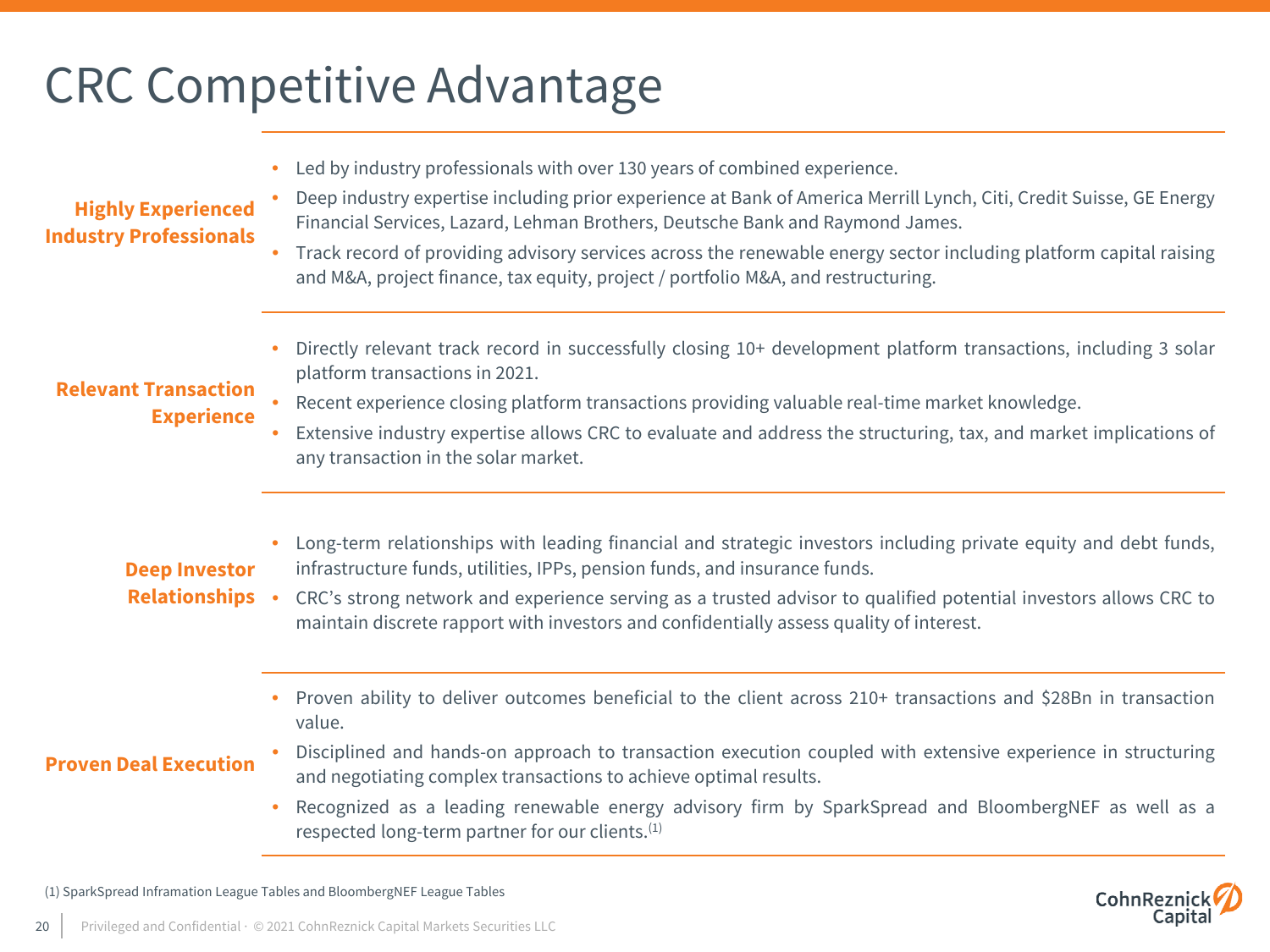

CohnReznick Capital ("CohnReznick") defines this Report as "Institutional Sales Material" and contains communication that is distributed or made available only to institutional investors. This Report constitutes confidential Information. While the information provided herein is believed to be accurate and reliable, neither CohnReznick, nor any affiliate makes any representations or warranties, express or implied, as to the accuracy or completeness of such information. In particular, no representation or warranty is given as to the achievement or reasonableness of, and no reliance should be placed on, any projections, targets, estimates or forecasts contained in this Report. The information contained herein was prepared expressly for use herein and is based on significant assumptions and elements of subjective judgment and analysis which may or may not be correct and, as such, such estimates may not be realized. Furthermore, the information contained herein includes materials obtained from third parties and CohnReznick has not independently verified the accuracy of any such information. Moreover, these materials contain forward looking statements and whether or not any such forward looking statements or projections, targets, estimates or forecasts are in fact achieved will depend upon future events which are not within the control of CohnReznick. Accordingly, actual results may vary from the projected results and such variations may be material. Neither CohnReznick, nor any of their affiliates shall have any liability for any errors in or omissions from this Report or any other written or oral communications transmitted or made available to in connection with this Report.

In furnishing this Report, CohnReznick reserves the right to amend or replace the Report at any time but undertakes no obligation to do so or to provide the recipient with access to any additional information or correct any inaccuracies or omissions.

Prospective recipients are deemed to be sophisticated parties and should, together with their financial, legal, accounting, tax and other advisors, conduct their own investigation and analysis and rely on their own judgment in their evaluation.

This Report shall not constitute an offer for a sale of securities or a sale of assets in any state or jurisdiction in which such offer, solicitation or sale would be unlawful prior to registration or qualification under the securities laws of any such state or jurisdiction. No securities will be registered under the Securities Act of 1933, as amended (the "Act"), or any applicable state or foreign securities laws, nor has the Securities and Exchange Commission or any state or foreign regulatory authority passed upon the accuracy or adequacy of the information contained in this Report and any representation to the contrary is unlawful. Any securities shall be offered pursuant to exemptions from registration under the Act, certain state securities laws and certain rules and regulations promulgated pursuant thereto. Any such securities may not be further transferred in the absence of an effective registration statement under the Act and any applicable state or foreign securities laws or an applicable exemption therefrom. In addition, operating agreements pertaining to the securities and/or wind projects may contain contractual restrictions on transfers.

CohnReznick Capital makes no representation or warranty, expressed or implied, as to the accuracy or completeness of the information contained in this Report, and nothing contained herein is, or shall be relied upon as, a promise or representation, whether as to the past or the future.

CohnReznick has not independently verified any of the third party information used in this Report and assumes no responsibility for its accuracy or completeness. This material is not for external distribution.

#### IRS CIRCULAR 230 NOTICE

Any tax statement herein regarding any U.S. Federal Tax is not intended or written to be used and cannot be used, by any taxpayer for the purpose of avoiding any penalties. Any such statement herein was written to support the marketing or promotion of the transactions(s) or matter(s) to which the statement relates. Each taxpayer should seek advice based on the taxpayer's particular circumstances from an independent tax advisor.

Notwithstanding anything herein to the contrary, each recipient (and each employee, representative, or other agent of such recipient) may disclose to any and all other persons, without limitation of any kind, the tax treatment and tax structure of the transactions described herein, and all materials of any kind (including opinions or other tax analyses) that are provided to such recipient relating to such tax treatment and tax structure. For this purpose, the tax treatment of a transaction is the purported or claimed U.S. federal income tax treatment of the transaction and the tax structure of a transaction is any fact that may be relevant to understanding the purported or claimed U.S. federal income tax treatment of the transaction.

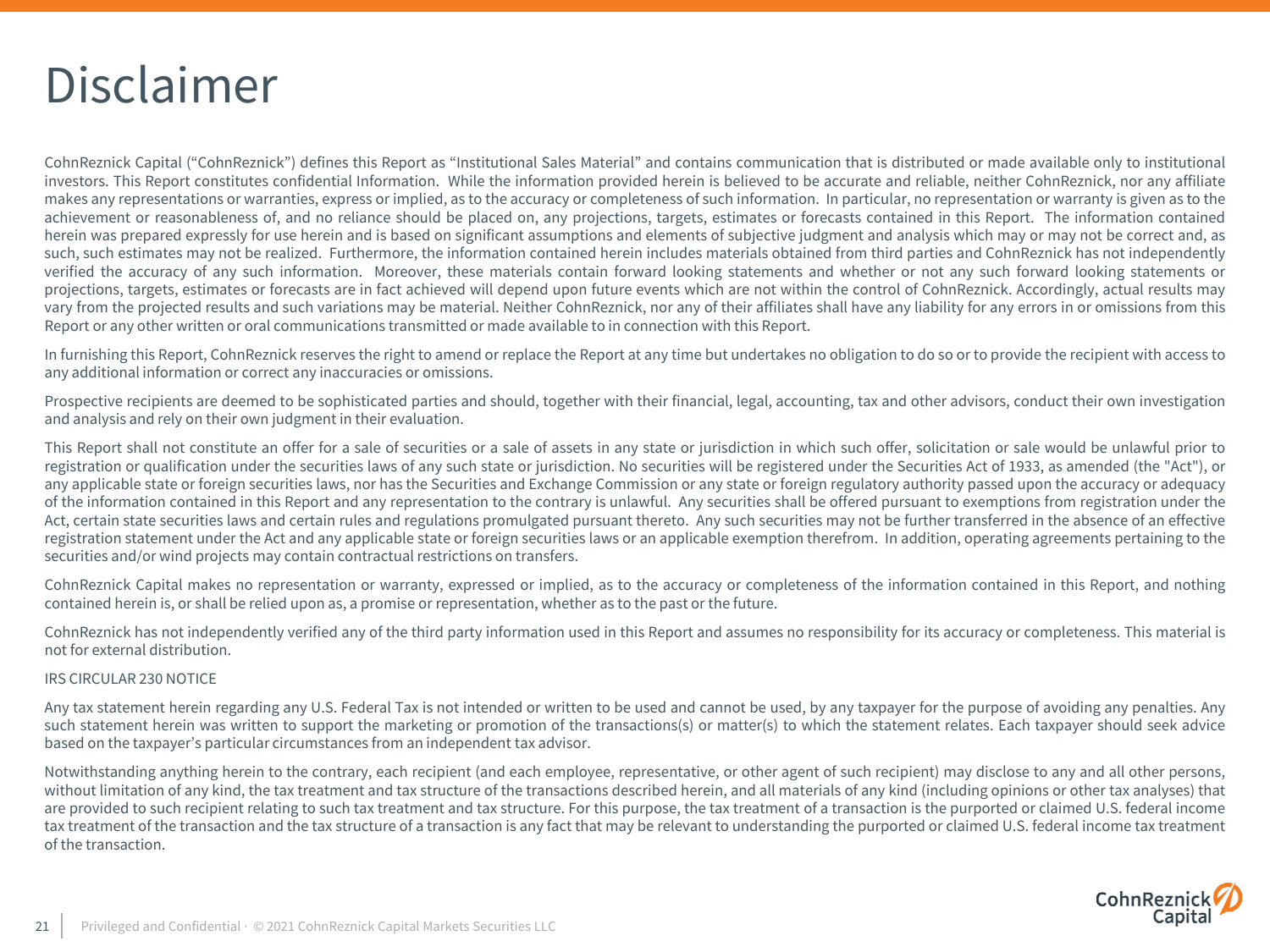### Disclaimer – cont.

This Analysis is not intended to provide, and should not be relied upon for, legal, tax, regulatory, financial, accounting or investment advice. Prior to entering into any transaction (a "Transaction"), you should determine, without reliance upon CohnReznick Capital , the economic risks and merits (and independently determine that you are able to assume these risks) as well as the legal, tax and accounting characterizations and consequences of any such Transaction. In this regard, by accepting this Analysis, you acknowledge that (a) CohnReznick Capital is not in the business of providing (and you are not relying on CohnReznick Capital for) legal, tax or accounting advice, (b) there may be legal, tax or accounting risks associated with any Transaction, (c) you should receive (and rely on) separate and qualified legal, tax and accounting advice and (d) if applicable, you should apprise senior management in your organization as to such legal, tax and accounting advice (and any risks associated with any Transaction) and our disclaimers to these matters.

This Analysis does not purport to be complete on any topic addressed and does not contain risk disclosures that are material to any particular Transaction. The information in the Analysis is provided to you as of the dates indicated and neither CohnReznick Capital may not update the information after its distribution, even in the event that the information becomes materially inaccurate. Certain information contained in the Analysis includes calculations or figures which have been prepared by CohnReznick Capital and have not been audited or verified by a third party. In addition, some information is provided by third party sources and although believes to be reliable, has not been independently verified. Use of different methods for preparing, calculating or presenting information may lead to different results and such differences may be material.

CohnReznick Capital is engaged in or may be engaged in the future in investment banking, securities trading, brokerage activities and principal investing activities, as well as providing financial advisory services. The Analysis is not an expressed nor an implied agreement by CohnReznick Capital to act in any capacity with respect to you, and any such agreement shall only be as set forth in an executed engagement letter, the terms of which are to be agreed upon by you and CRC. This Analysis in no way restricts CohnReznick Capital from any other engagement, including acting in any capacity in a manner adverse to you.

No fiduciary, advisory or agency relationship between CohnReznick Capital, on the one hand, and you and your affiliates, employees, officers, directors, or stockholders on the other hand, has been created in respect of the Analysis , and none of your affiliates, employees, officers, directors, or stockholders may rely on the Analysis.